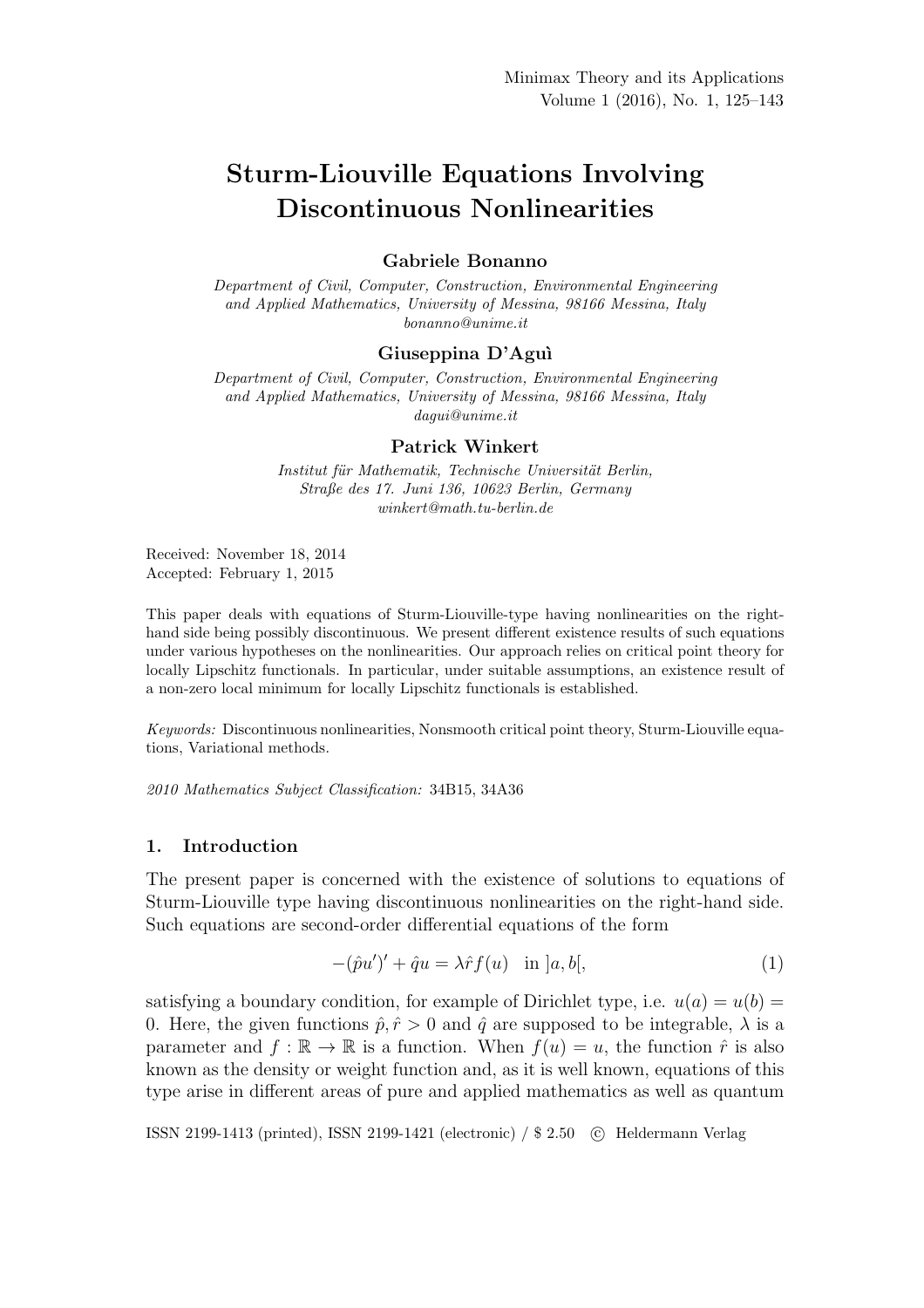mechanics. For instance, the one-dimensional time-dependent Schrödinger equation is a special case of a Sturm-Liouville equation (see Teschl [23]). In addition, when f possesses discontinuous nonlinearities, equations of type  $(1)$  are special prototypes of several problems in Mechanics and Engineering (see, for instance, Motreanu-Panagiotopoulos [17] and Panagiotopoulos [19]).

The aim of this work is to present existence results to equations of type (1) where the functions  $\hat{p}, \hat{q}, \hat{r}$  are supposed to be essentially bounded on [a, b] and f is assumed to be almost everywhere continuous which allows functions having an uncountable set of points of discontinuity. The proof of our main result is based on an abstract nonsmooth critical point result developed in Section 2 which ensures the existence of at least one nontrivial local minimum. It should be pointed out that the derivation and application of such critical point results in recent years has been initiated by works of Ricceri [21] and [22], which can be seen as a starting point in that direction, and it has been developed in the papers of Marano-Motreanu [15] and [16], Bonanno-Candito [4] and Bonanno [2].

It is in the nature of things that Sturm-Liouville equations of type (1) have been treated by a wide range of authors in the past under different conditions on the nonlinearity. We mention the works of Afrouzi-Heidarkhani [1], Bonanno-Buccellato [3], Bonanno-Sciammetta [6], He-Ge [12], Henderson-Thompson [13] and the references therein. Indeed, our results extend those ones in [6] requiring  $L^1$ -Carathéodory functions to the case of discontinuous right-hand sides.

As a particular case of our main theorem we have the following result if  $\hat{p} = \hat{r} = 1$ and  $\hat{q} = 0$ .

**Theorem 1.1.** Let  $f : \mathbb{R} \to \mathbb{R}$  be a locally essentially bounded and almost everywhere continuous function satisfying  $\inf_{\mathbb{R}} f > 0$ . Then there exists a number  $\overline{\lambda} > 0$  such that, for each  $\lambda \in ]0, \overline{\lambda}]$ , problem

$$
-u'' = \lambda f(u) \quad in \ ]a, b[, \quad u(a) = u(b) = 0 \tag{2}
$$

admits at least one nontrivial positive solution.

We recall that a solution of (2) is a function  $u \in C^1([a, b])$  such that u' is absolutely continuous,  $u(a) = u(b) = 0$  and  $-u''(t) = \lambda f(u(t))$  for almost every  $t \in [a, b]$  (see Section 3). The proof of this theorem follows directly by applying Corollary 3.5 (see Section 3, Remark 3.6).

The paper is arranged as follows. In Section 2, we recall some basic facts about nonsmooth analysis and we establish an existence result of a non-zero local minimum for locally Lipschitz functionals (see Theorem 2.3). Moreover, two consequences (Theorems 2.4 and 2.5) are pointed out. In particular, Theorem 2.5 is a useful tool in order to establish nontrivial solutions to differential problems having discontinuous nonlinearities. Section 3 is devoted to a boundary value problem with Sturm-Liouville equation involving discontinuous nonlinearities, where the main result is Theorem 3.1 which ensures the existence of a nontrivial solution. Finally, in the same section, two helpful corollaries (Corollaries 3.4 and 3.5) and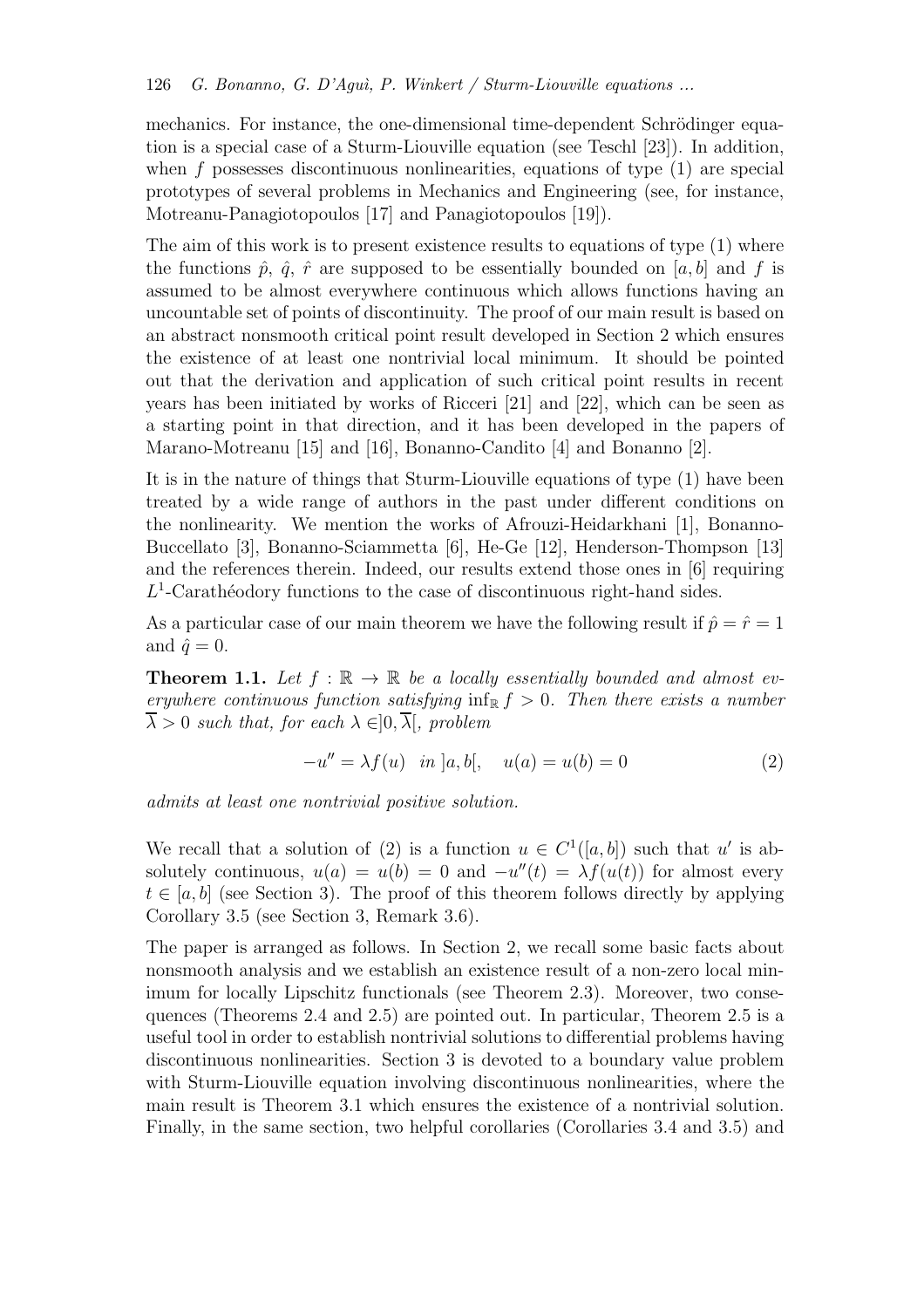some concrete examples (Examples 3.7 and 3.8) to illustrate the applicability of our results, are pointed out.

## 2. Preliminaries

Let us start by recalling some basic notions in nonsmooth analysis that are required in the sequel. For a real Banach space  $(X, \|\cdot\|_X)$ , we denote by  $X^*$  its dual space and by  $\langle \cdot, \cdot \rangle$  the duality pairing between X and X<sup>∗</sup>. A function  $f : X \to \mathbb{R}$ is said to be locally Lipschitz if for every  $x \in X$  there exist a neighborhood  $U_x$ of x and a constant  $L_x \geq 0$  such that

$$
|f(y) - f(z)| \le L_x \|y - z\|_X \quad \text{ for all } y, z \in U_x.
$$

For a locally Lipschitz function  $f: X \to \mathbb{R}$  on a Banach space X, the generalized directional derivative of f at the point  $x \in X$  along the direction  $y \in X$  is defined by

$$
f^{\circ}(x; y) := \limsup_{z \to x, t \to 0^+} \frac{f(z + ty) - f(z)}{t}
$$

(see Clarke [10, Chapter 2]). Note that if  $f: X \to \mathbb{R}$  is strictly differentiable, that is, for all  $x \in X$ ,  $f'(x) \in X^*$  exists such that

$$
\lim_{\substack{z \to x \\ t \to 0^+}} \frac{f(z + ty) - f(z)}{t} = \langle f'(x), y \rangle \quad \text{for all } y \in X,
$$

then the usual directional derivative  $f'(x; y)$  given by

$$
f'(x; y) = \lim_{t \to 0^+} \frac{f(x + ty) - f(x)}{t}
$$

exists and coincides with the generalized directional derivative  $f^{\circ}(x; y)$ .

If  $f_1, f_2 : X \to \mathbb{R}$  are locally Lipschitz functions, then we have

$$
(f_1 + f_2)^{\circ}(x; y) \le f_1^{\circ}(x; y) + f_2^{\circ}(x; y) \quad \text{for all } x, y \in X. \tag{3}
$$

The generalized gradient of a locally Lipschitz function  $f: X \to \mathbb{R}$  at  $x \in X$  is the set

$$
\partial f(x) := \{ x^* \in X^* : \langle x^*, y \rangle \le f^{\circ}(x; y) \text{ for all } y \in X \}.
$$

Based on the Hahn-Banach theorem we easily verify that  $\partial f(x)$  is nonempty. An element  $x \in X$  is said to be a critical point of a locally Lipschitz function  $f: X \to \mathbb{R}$  if there holds

$$
f^{\circ}(x; y) \ge 0 \quad \text{ for all } y \in X
$$

or, equivalently,  $0 \in \partial f(x)$  (see Chang [9]).

Let  $\Phi, \Psi : X \to \mathbb{R}$  be two locally Lipschitz continuous functions. We put

$$
I=\Phi-\Psi.
$$

We further fix two numbers  $r_1, r_2 \in [-\infty, +\infty]$  such that  $r_1 < r_2$ . The following definition is a special version of the Palais-Smale condition ((PS) for short).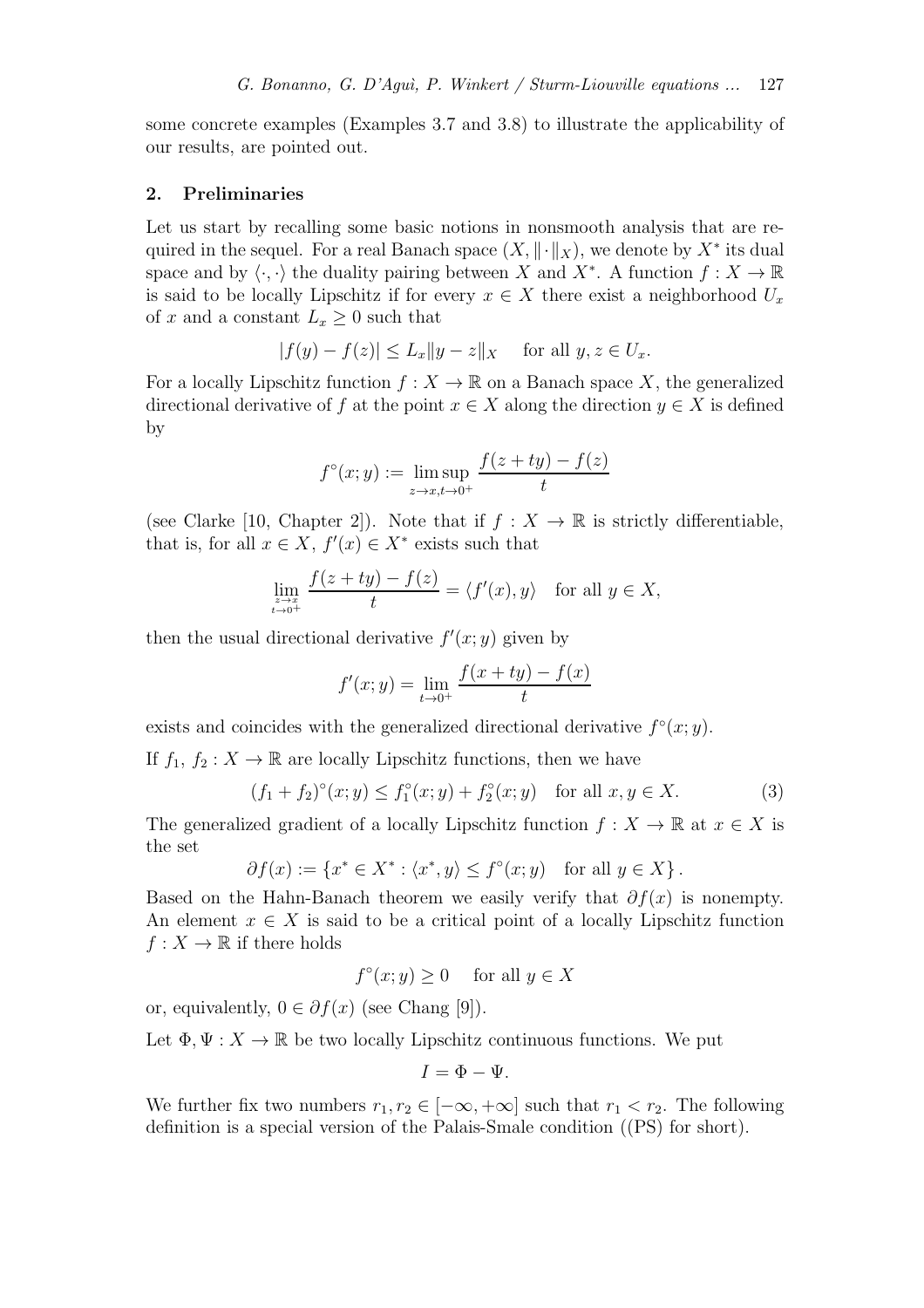**Definition 2.1.** We say that the function  $I: X \to \mathbb{R}$  fulfills the *Palais-Smale* condition cut off lower at  $r_1$  and upper at  $r_2$  ( $\binom{[r_1]}{(PS)^{[r_2]}}$ -condition for short) if any sequence  $(u_n) \subseteq X$  satisfying

- 1.  $I(u_n)$  is bounded;
- 2. there exists a sequence  $(\varepsilon_n) \subset \mathbb{R}_+, \varepsilon_n \to 0^+$  such that

$$
I^{\circ}(u_n; v) \ge -\varepsilon_n \|v\|_X \quad \text{for all } v \in X;
$$

3.  $r_1 < \Phi(u_n) < r_2$  for all  $n \in \mathbb{N}$ ;

has a convergent subsequence. If  $r_1 = -\infty$ ,  $r_2 \in \mathbb{R}$ , we write  $(PS)^{[r_2]}$  and the case  $r_1 \in \mathbb{R}$ ,  $r_2 = +\infty$  will be denoted by <sup>[r<sub>1</sub>]</sup>(PS).

It is easy to see that if  $r_1 = -\infty$  and  $r_2 = +\infty$ , the definition above reduces to the well-known (PS)-condition for locally Lipschitz continuous functions (see Motreanu-Rădulescu [18, Definition 1.7]). We should also mention that if  $I$  fulfills the  ${}^{[r_1]}(PS)^{[r_2]}$ -condition, then it satisfies the  ${}^{[s_1]}(PS)^{[s_2]}$ -condition for all  $s_1, s_2 \in$  $[-\infty, +\infty]$  such that  $r_1 \leq s_1 < s_2 \leq r_2$ . Particularly, if I satisfies the usual (PS)condition for locally Lipschitz continuous functions, then it fulfills the  $[{}^{[s_1]}(PS)^{[s_2]}$ condition for all  $s_1, s_2 \in [-\infty, +\infty]$  with  $s_1 < s_2$ .

The following result is due to Bonanno [2, Lemma 3.1]

**Lemma 2.2.** Let X be a real Banach space and let  $I: X \to \mathbb{R}$  be a locally Lipschitz continuous function being bounded from below. Then, for all minimizing sequence  $(u_n) \subset X$  of I, there exists a minimizing sequence  $(v_n) \subset X$  of I such that

1.  $I(v_n) \leq I(u_n)$  for all  $n \in \mathbb{N}$ ;

2.  $\mathcal{L}^{\circ}(v_n; h) \geq -\varepsilon_n \|h\|_X$  for all  $h \in X$ , for all  $n \in \mathbb{N}$  and with  $\varepsilon_n \to 0^+$ .

Now, we can prove the following.

**Theorem 2.3.** Let X be a real Banach space and let  $\Phi, \Psi: X \to \mathbb{R}$  be two locally Lipschitz continuous functions. Put

$$
I = \Phi - \Psi
$$

and assume that there exist  $x_0 \in X$  and  $r_1, r_2 \in \mathbb{R}$  satisfying  $r_1 < \Phi(x_0) < r_2$ such that

$$
\sup_{u \in \Phi^{-1}(|r_1, r_2|)} \Psi(u) \le r_2 - \Phi(x_0) + \Psi(x_0),\tag{4}
$$

$$
\sup_{u \in \Phi^{-1}(]-\infty, r_1]} \Psi(u) \le r_1 - \Phi(x_0) + \Psi(x_0). \tag{5}
$$

Furthermore, suppose that I satisfies the  $\binom{[r_1]}{[PS]}$ -condition.

Then, there exists  $u_0 \in \Phi^{-1}(|r_1, r_2|)$  such that  $I(u_0) \leq I(u)$  for all  $u \in \Phi^{-1}(|r_1, r_2|)$ with  $u_0$  being a critical point of I.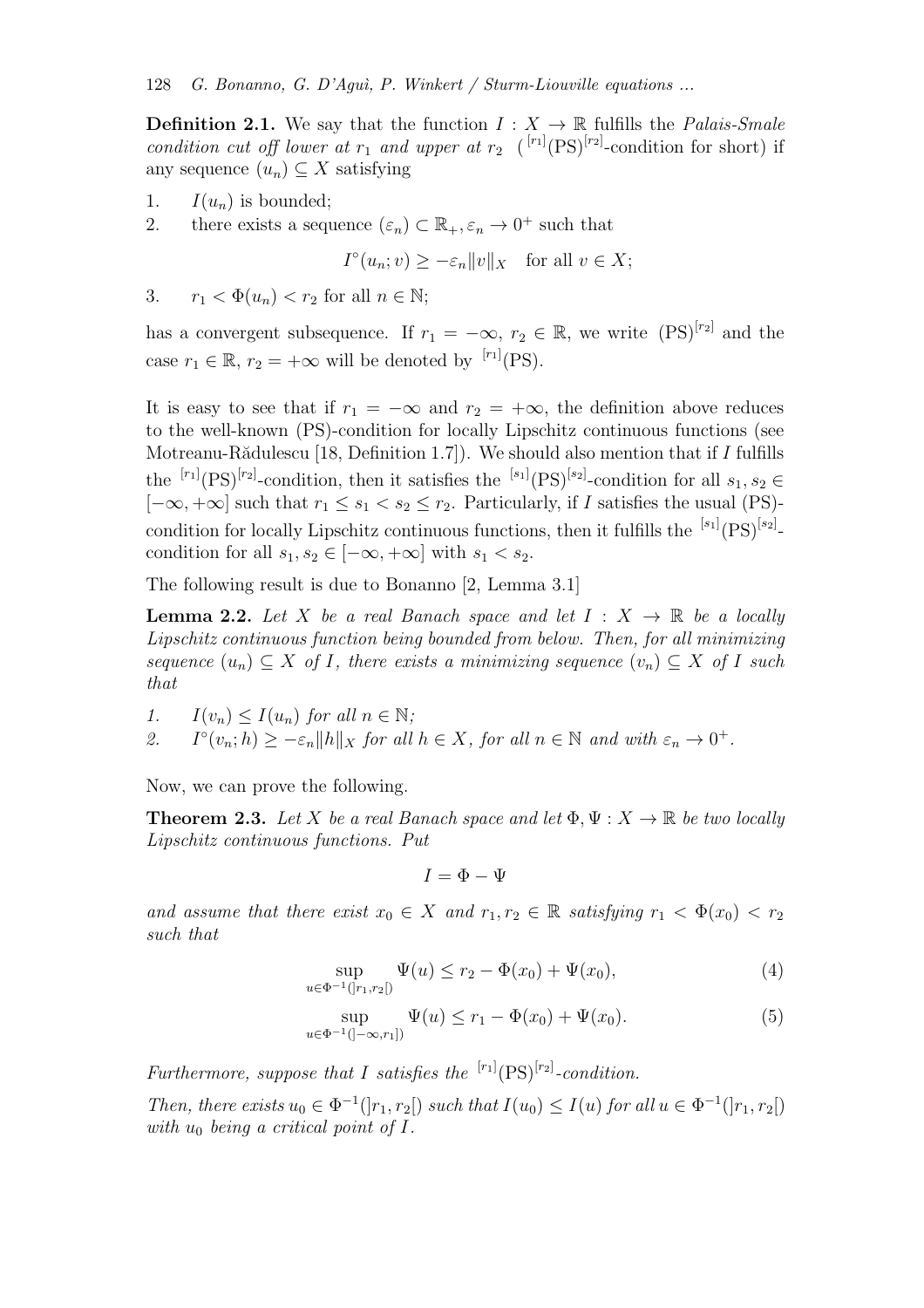Proof. We first put

$$
C := r_2 - \Phi(x_0) + \Psi(x_0)
$$
 (6)

to define

$$
\Phi_{r_1} := \max \{ \Phi(u), r_1 \}, \qquad \Psi_C := \min \{ \Psi(u), C \}, \tag{7}
$$

and

$$
J:=\Phi_{r_1}-\Psi_C.
$$

Note that J is locally Lipschitz continuous and bounded from below. Taking into account Lemma 2.2, let  $(u_n) \subseteq X$  be a minimizing sequence of J, i.e.  $\lim_{n\to\infty} J(u_n) = \inf_X J$ , we find a sequence  $(v_n) \subseteq X$  of J such that  $\lim_{n\to\infty} J(v_n) = \inf_X J$ , and  $J^{\circ}(v_n; h) \geq -\varepsilon_n ||h||_X$  for all  $h \in X$ , for all  $n \in \mathbb{N}$ and with  $\varepsilon_n \to 0^+$ .

If  $J(x_0) = \inf_X J$ , then from (4) and (7) we infer, for  $u \in \Phi^{-1}([r_1, r_2])$ ,  $\Psi(u) \leq C$ and therefore,  $J(u) = I(u)$  for all  $u \in \Phi^{-1}(|r_1, r_2|)$ . Thus,  $I(x_0) = J(x_0) \leq$  $J(u) = I(u)$  for all  $u \in \Phi^{-1}(]r_1, r_2[$ .

Let us now suppose that  $\inf_X J < J(x_0)$ . Then we find  $n_0 > 0$  such that  $J(v_n)$  $J(x_0)$  for all  $n > n_0$ .

Claim:  $r_1 < \Phi(v_n) < r_2$  for all  $n > n_0$ .

First observe

$$
\Phi(v_n) - \Psi_C(v_n) \le \Phi_{r_1}(v_n) - \Psi_C(v_n) < \Phi(x_0) - \Psi(x_0).
$$

Hence

$$
\Phi(v_n) < \Psi_C(v_n) + \Phi(x_0) - \Psi(x_0) \le C + \Phi(x_0) - \Psi(x_0) = r_2 \tag{8}
$$

implying  $\Phi(v_n) < r_2$ . Suppose now that  $\Phi(v_n) \leq r_1$ . This yields

$$
r_1 - \Psi(v_n) = \Phi_{r_1}(v_n) - \Psi(v_n) < \Phi(x_0) - \Psi(x_0),
$$

or equivalently

$$
r_1 - \Phi(x_0) + \Psi(x_0) < \Psi(v_n).
$$

Owing to (5) we obtain  $\Phi(v_n) > r_1$  being a contradiction. This proves the claim. Then, from the claim and (4) we obtain  $J(v_n) = I(v_n)$  and  $J^{\circ}(v_n; h) = I^{\circ}(v_n; h)$ for all  $n > n_0$  and for all  $h \in X$ . Therefore,  $\lim_{n\to\infty} I(v_n) = \lim_{n\to\infty} J(v_n)$  $\inf_X J$  and  $I^{\circ}(v_n; h) \geq -\varepsilon_n \|h\|$  for all  $h \in X$ . Since I satisfies the  $[r_1]$  $(PS)^{[r_2]}$ condition, we conclude that  $(v_n)$  admits a subsequence strongly converging to  $v^* \in X$ . Thus,  $I(v^*) = \inf_X J \leq J(u) = I(u)$  for all  $u \in \Phi^{-1}(|r_1, r_2|)$ . In summary we have

$$
I(v^*) \le I(u) \quad \text{for all } u \in \Phi^{-1}(|r_1, r_2|). \tag{9}
$$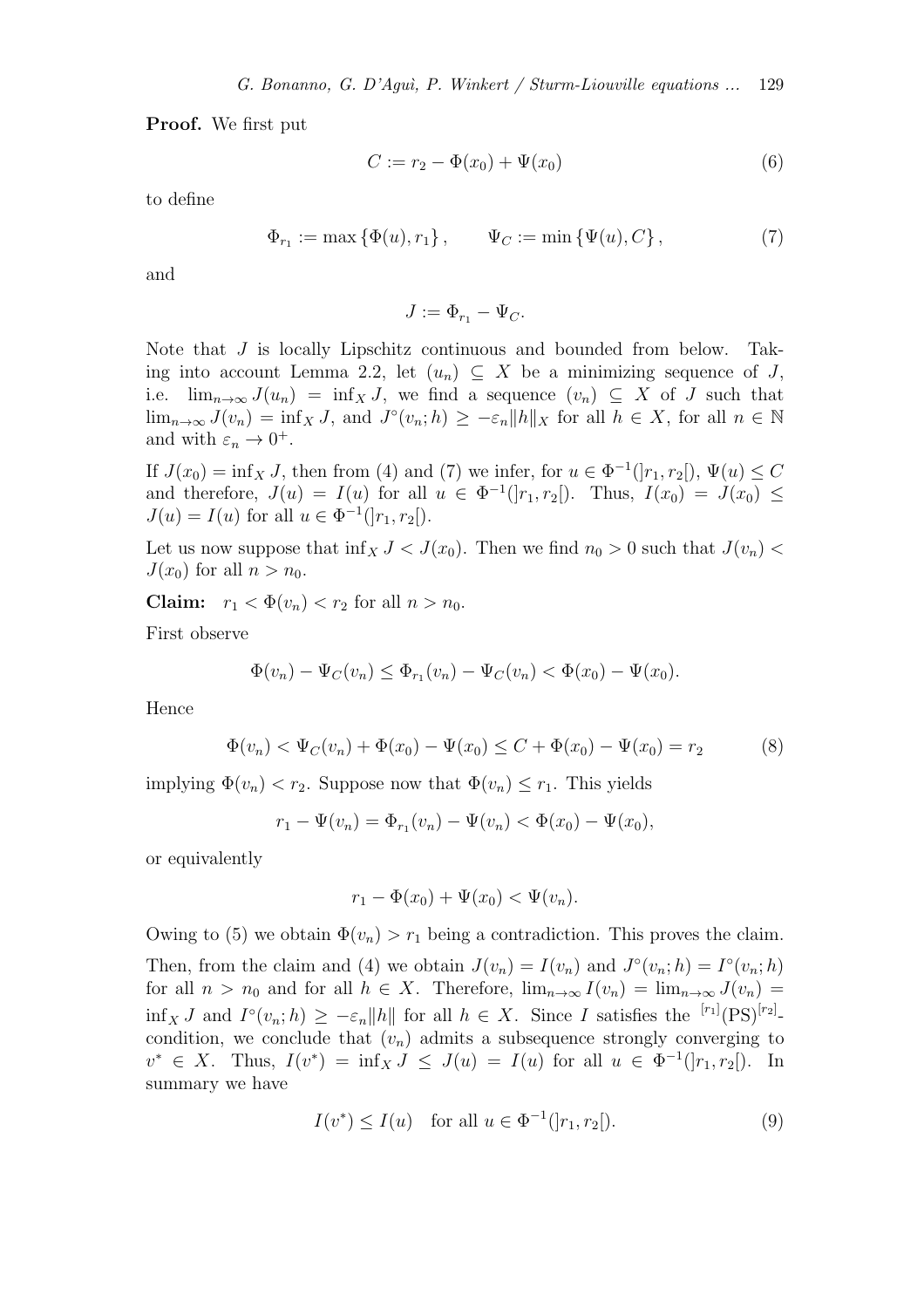Due to the claim and because of the continuity of  $\Phi$  there holds  $v^* \in \Phi^{-1}([r_1, r_2])$ . If  $v^* \in \Phi^{-1}(|r_1, r_2|)$ , the conclusion of the theorem follows directly from (9). If  $\Phi(v^*) = r_1$ , then (5) implies

$$
I(v^*) = r_1 - \Psi(v^*) \ge r_1 - \sup_{\Phi(u) \le r_1} \Psi(u) \ge \Phi(x_0) - \Psi(x_0) = I(x_0).
$$

This combined with (9) gives  $I(x_0) \leq I(u)$  for all  $u \in \Phi^{-1}(|r_1, r_2|)$  and the assertion of the theorem is proved.

If  $\Phi(v^*) = r_2$ , we have, due to  $I(v^*) = J(v^*)$ ,

$$
r_2 - \Psi(v^*) = r_2 - \Psi_C(v^*),
$$

which implies  $\Psi(v^*) = \Psi_C(v^*) \leq C$ . Let us now suppose that  $I(v^*) < I(x_0)$ . Then (6) along with  $\Psi(v^*) \leq C$  gives

$$
I(v^*) = r_2 - \Psi(v^*) \ge r_2 - C = \Phi(x_0) - \Psi(x_0) = I(x_0),
$$

a contradiction. Therefore,  $I(v^*) = I(x_0)$  and (9) yields  $I(x_0) \leq I(u)$  for all  $u \in \Phi^{-1}([r_1, r_2])$ . That finishes the proof of the theorem taking into account that each local minimum is also a critical point of  $I$  (see, for instance, [15, Proposition  $2.1$ ]). 口

For a real Banach space X and locally Lipschitz continuous functions  $\Phi, \Psi : X \to Y$ R we define

$$
I_{\lambda} = \Phi - \lambda \Psi
$$

with  $\lambda > 0$ . Moreover, we put

$$
\beta(r_1, r_2) = \inf_{v \in \Phi^{-1}(|r_1, r_2|)} \frac{\sup_{u \in \Phi^{-1}(|r_1, r_2|)} \Psi(u) - \Psi(v)}{r_2 - \Phi(v)}
$$
(10)

for all  $r_1, r_2 \in \mathbb{R}$  with  $r_1 < r_2$  and

$$
\varphi(r_1, r_2) = \sup_{v \in \Phi^{-1}(|r_1, r_2|)} \frac{\Psi(v) - \sup_{u \in \Phi^{-1}(|-\infty, r_1|)} \Psi(u)}{\Phi(v) - r_1}
$$
(11)

for all  $r_1, r_2 \in \mathbb{R}$  with  $r_1 < r_2$ .

**Theorem 2.4.** Let X be a real Banach space and let  $\Phi, \Psi : X \to \mathbb{R}$  be two locally Lipschitz continuous functions. Suppose that there exist two numbers  $r_1, r_2 \in \mathbb{R}$ satisfying  $r_1 < r_2$  such that

$$
\beta(r_1,r_2) < \rho(r_1,r_2),
$$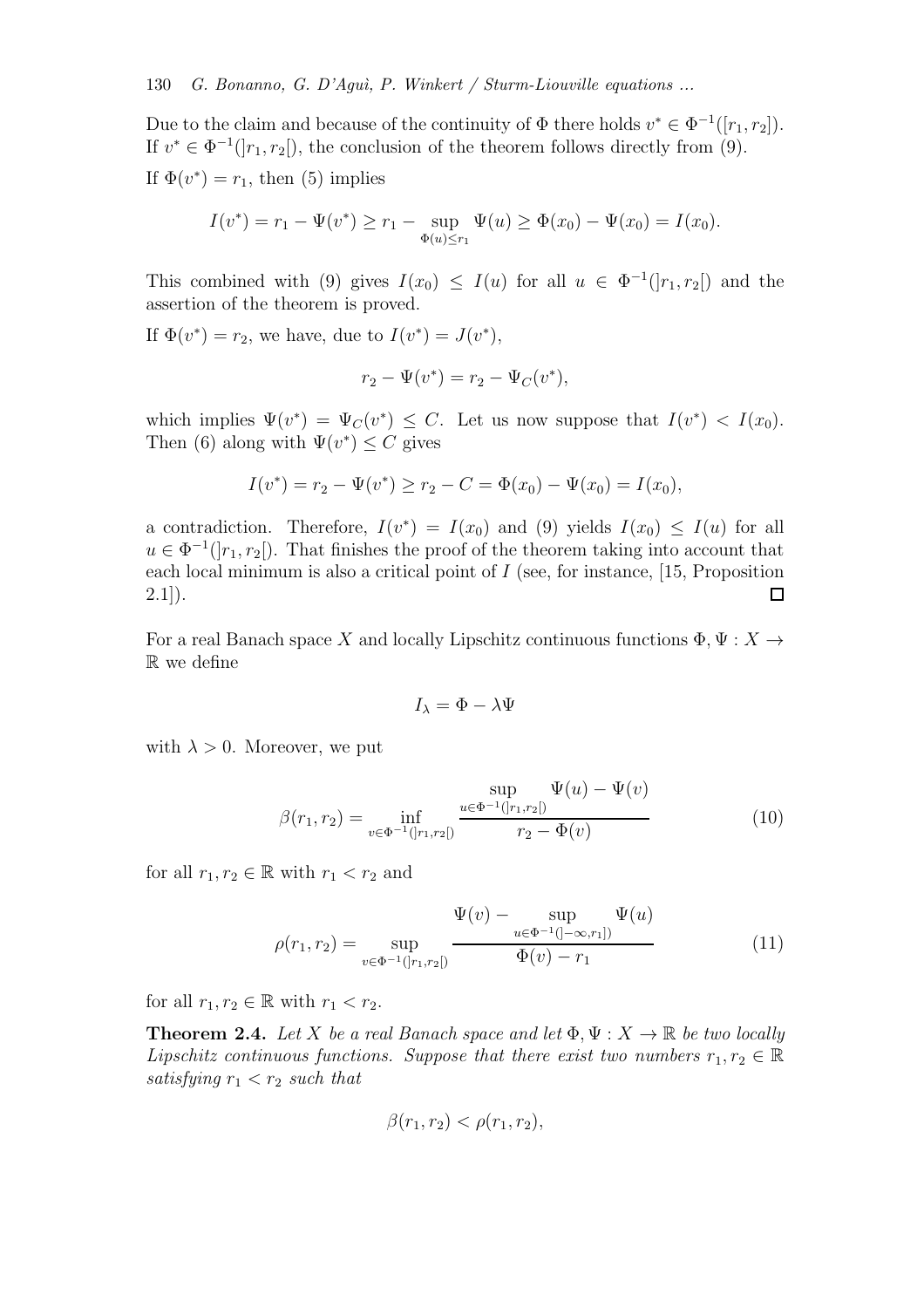where  $\beta$  and  $\rho$  are as in (10) and (11), and for each  $\lambda \in \left[\frac{1}{\rho(r_1)}\right]$  $\frac{1}{\rho(r_1,r_2)}, \frac{1}{\beta(r_1)}$  $\frac{1}{\beta(r_1,r_2)}\left[$  the function  $I_{\lambda} = \Phi - \lambda \Psi$  fulfills the  $\left[ r_1 \right]$  (PS)<sup>[r<sub>2</sub>]</sup>-condition.

Then, for each  $\lambda \in \left[\frac{1}{\rho(r_1)}\right]$  $\frac{1}{\rho(r_1,r_2)}, \frac{1}{\beta(r_1)}$  $\frac{1}{\beta(r_1,r_2)}\left[\begin{array}{c} there \ exists \ u_{0,\lambda} \in \Phi^{-1}(|r_1,r_2|) \ such \ then \end{array}\right]$  $I_{\lambda}(u_{0,\lambda}) \leq I_{\lambda}(u)$  for all  $u \in \Phi^{-1}(|r_1,r_2|)$  with  $u_{0,\lambda}$  being a critical point of  $I_{\lambda}$ .

**Proof.** Fixing  $\lambda \in \left[\frac{1}{\rho(r_1)}\right]$  $\frac{1}{\rho(r_1,r_2)}, \frac{1}{\beta(r_1)}$  $\frac{1}{\beta(r_1,r_2)}\Big|$ , we have  $\beta(r_1,r_2) < \frac{1}{\lambda} < \rho(r_1,r_2)$  which implies the existence of  $v_1, v_2 \in \Phi^{-1}(|r_1, r_2|)$  such that

$$
\frac{\sup}{u \in \Phi^{-1}(|r_1, r_2|)} \Psi(u) - \Psi(v_1) \n\frac{1}{\lambda} < \frac{\Psi(v_2) - \sup}{\Phi(v_2) - \sup_{u \in \Phi^{-1}(]-\infty, r_1|)} \Psi(u)}.
$$

Now, let  $x_0 \in \Phi^{-1}(|r_1, r_2|)$  be such that

$$
\Phi(x_0) - \lambda \Psi(x_0) = \min \left\{ \Phi(v_1) - \lambda \Psi(v_1), \Phi(v_2) - \lambda \Psi(v_2) \right\}.
$$

This implies

$$
\sup_{u \in \Phi^{-1}(|r_1, r_2|)} \lambda \Psi(u) < r_2 - \Phi(x_0) + \lambda \Psi(x_0),
$$

and

$$
\sup_{u \in \Phi^{-1}(]-\infty, r_1]} \lambda \Psi(u) < r_1 - \Phi(x_0) + \lambda \Psi(x_0).
$$

Now, we may apply Theorem 2.3 to the function  $I_{\lambda} = \Phi - \lambda \Psi$  which yields the assertion of the theorem. assertion of the theorem.

As a direct consequence of Theorem 2.4 we have the following result.

**Theorem 2.5.** Let X be a real Banach space and let  $\Phi, \Psi : X \to \mathbb{R}$  be two locally Lipschitz continuous functions satisfying  $\inf_X \Phi = \Phi(0) = \Psi(0) = 0$ . Suppose that there exist  $r \in \mathbb{R}$  and  $\hat{u} \in X$  with  $0 < \Phi(\hat{u}) < r$  such that

$$
\frac{\sup}{r} \frac{\Psi(u)}{r} < \frac{\Psi(\hat{u})}{\Phi(\hat{u})} \tag{12}
$$

and for each  $\lambda \in \Lambda^{r,\hat{u}} :=$ 1  $\mathbf{I}$  $\Phi\left(\hat{u}\right)$  $\Psi(\hat{u})$ , r sup  $u \in \Phi^{-1}([- \infty, r])$  $\Psi(u)$  $\sqrt{ }$ the function  $I_{\lambda} = \Phi - \lambda \Psi$ 

fulfills the  $(PS)^{[r]}$ -condition.

Then, for each  $\lambda \in \Lambda^{r,\hat{u}}$  there exists  $u_{\lambda} \in \Phi^{-1}(]0,r[)$  such that  $I_{\lambda}(u_{\lambda}) \leq I_{\lambda}(u)$  for all  $u \in \Phi^{-1}(]0,r[)$  with  $u_{\lambda}$  being a critical point of  $I_{\lambda}$ .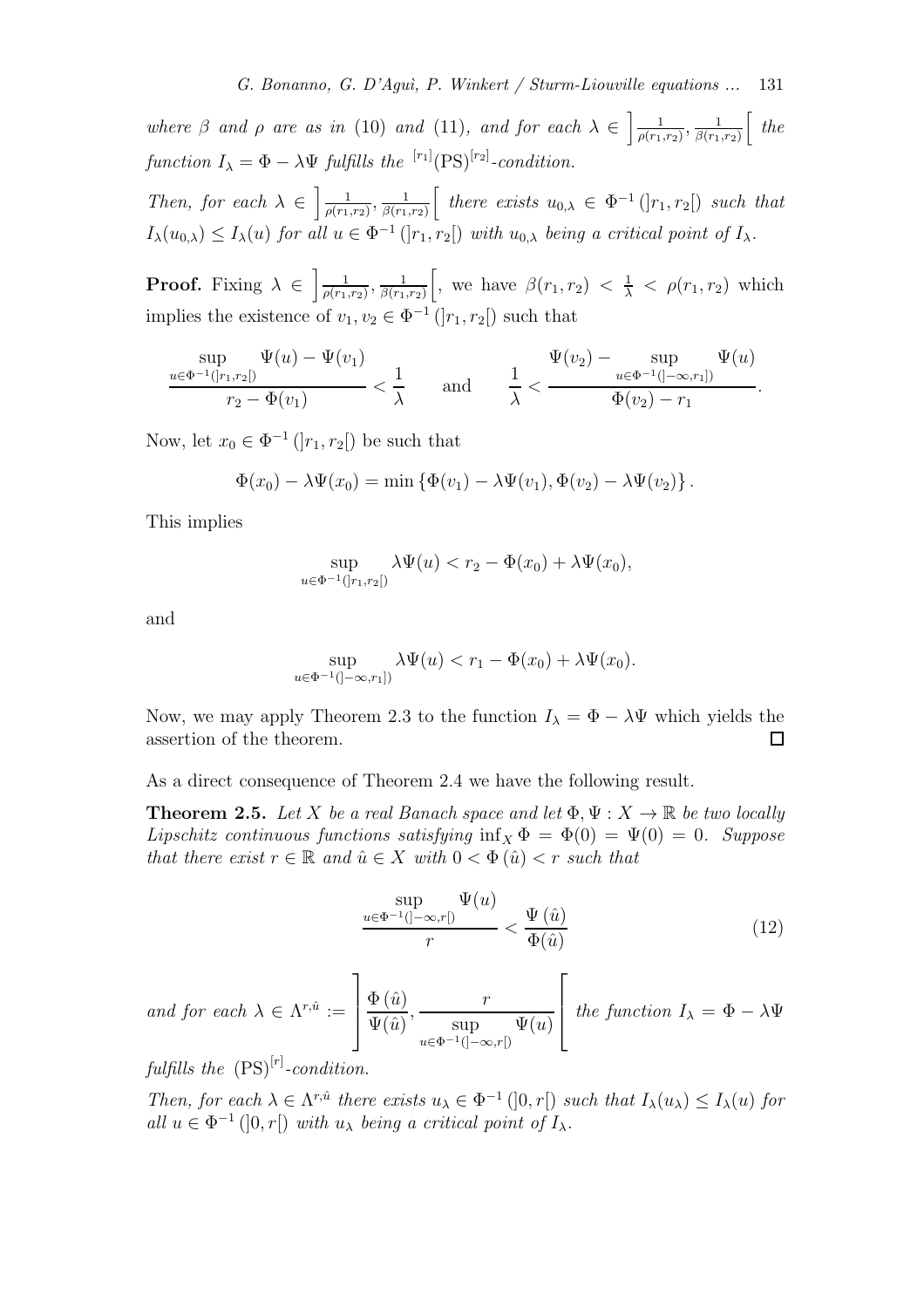**Proof.** Our aim is to apply Theorem 2.4. To this end, let  $r_1 = 0$  and  $r_2 = r$ . Then, owing to (12), we obtain

$$
\beta(0,r)\leq \frac{\displaystyle\sup_{u\in \Phi^{-1}(]-\infty,r[)}\Psi(u)-\Psi(\hat{u})}{r-\Phi(\hat{u})}<\frac{r\displaystyle\frac{\Psi\left(\hat{u}\right)}{\Phi(\hat{u})}-\Psi(\hat{u})}{r-\Phi(\hat{u})}=\frac{\Psi\left(\hat{u}\right)}{\Phi(\hat{u})}=\rho(0,r).
$$

Now, let  $(v_n) \subseteq \Phi^{-1}(]0, r[)$  such that  $\lim_{n \to \infty} v_n = 0$ . It follows

$$
\beta(0,r) \le \frac{\sup}{r - \Phi(v_n)} \frac{\Psi(u) - \Psi(v_n)}{r - \Phi(v_n)} \quad \text{for all } n \in \mathbb{N}.
$$

Therefore, since  $\Phi$ ,  $\Psi$  are continuous and  $\Phi(0) = \Psi(0) = 0$ , it results

$$
\beta(0,r) \le \frac{\sup}{r} \frac{\Psi(u)}{r}.
$$

This finally gives

$$
\left] \frac{\Phi\left(\hat{u}\right)}{\Psi\left(\hat{u}\right)}, \frac{r}{\sup\limits_{u \in \Phi^{-1}(]-\infty, r[)} \Psi(u)} \left[ \subseteq \frac{1}{\rho(0, r)}, \frac{1}{\beta(0, r)} \right[ .
$$

Since  $I_\lambda$  satisfies the  $(PS)^{[r]}$ -condition, it fulfills the  $[0]$  $(PS)^{[r]}$ -condition as well. Hence, the assumptions of Theorem 2.4 are satisfied and the assertion of the theorem follows.  $\Box$ 

Remark 2.6. In order to obtain the existence of multiple critical points for nondifferentiable functionals, we refer to [7] and the references therein.

We say that a function  $f : [a, b] \times \mathbb{R} \to \mathbb{R}$  belongs to H if  $x \to f(x, t)$  is measurable for every  $t \in \mathbb{R}$ , there exists a set  $A \subset [a, b]$  with  $m(A) = 0$  such that the set

$$
D_f := \bigcup_{x \in [a,b] \setminus A} \{ t \in \mathbb{R} : f(x, \cdot) \text{ is discontinuous at } t \}
$$
(13)

has measure zero,  $f$  is locally essentially bounded, and the functions

$$
f^-(x,t) := \lim_{\delta \to 0^+} \operatorname{essinf}_{|t-z| < \delta} f(x,z), \qquad f^+(x,t) := \lim_{\delta \to 0^+} \operatorname{esssup}_{|t-z| < \delta} f(x,z),
$$

are superpositionally measurable, that is,  $f^-(x, u(x))$  and  $f^+(x, u(x))$  are measurable for all measurable functions  $u : [a, b] \to \mathbb{R}$ . Functions belonging to H are sometimes called highly discontinuous.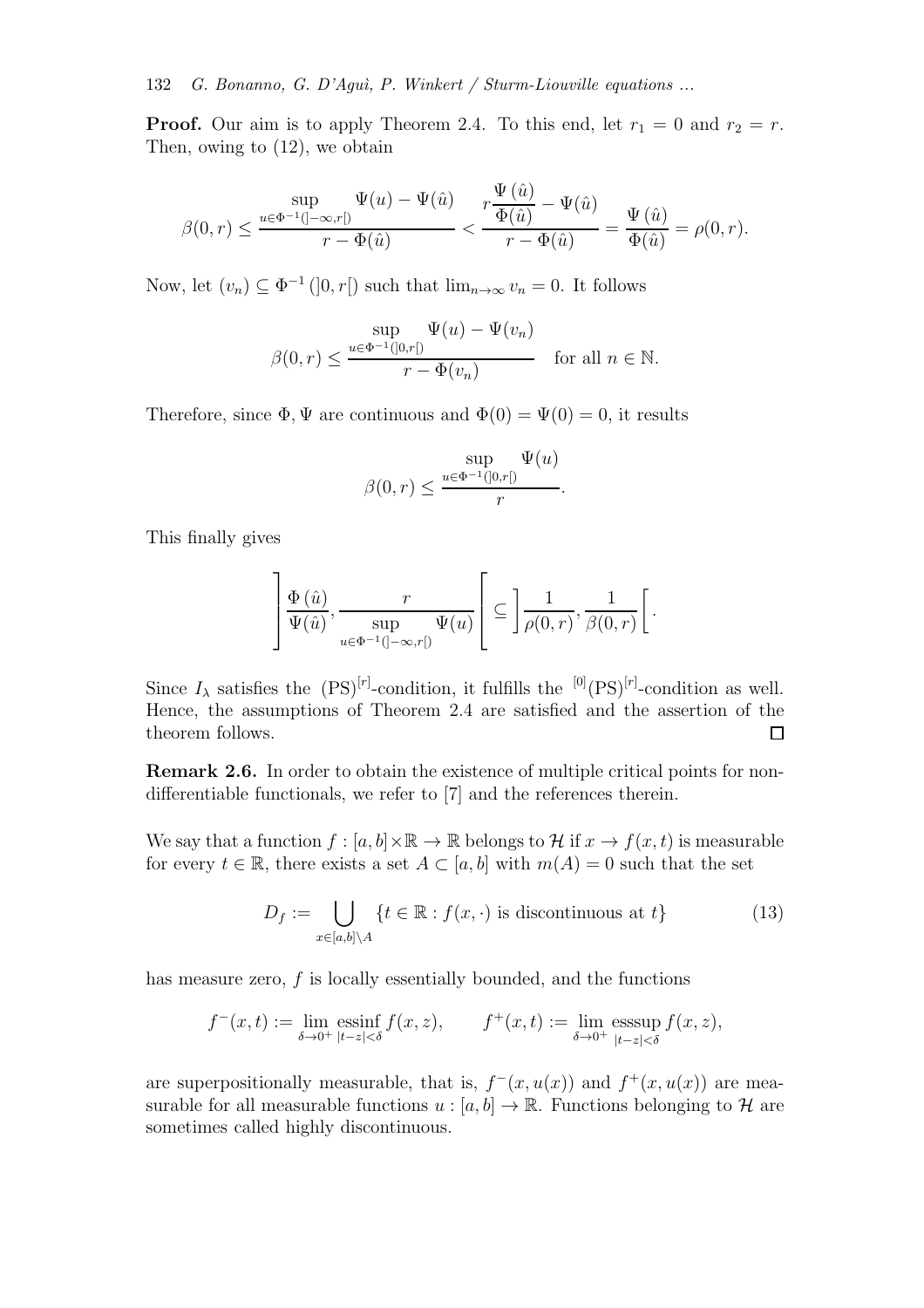#### 3. Main result

In this section, we are going to apply the abstract results of Section 2 to suitable differential equations. To this end, we consider the following Sturm-Liouville boundary value problem

$$
-(pu')' + qu = \lambda f(x, u) \text{ in } ]a, b[, \quad u(a) = u(b) = 0 \tag{14}
$$

where  $p, q \in L^{\infty}([a, b])$  fulfilling  $\operatorname{essinf}_{[a, b]} p > 0$ ,  $\operatorname{essinf}_{[a, b]} q \geq 0$ ,  $\lambda > 0$  is a parameter to be specified, and  $f : [a, b] \times \mathbb{R} \to \mathbb{R}$  is a given function.

If f and q are continuous functions, then a classical solution of  $(14)$  is a function  $u \in C^1([a, b])$  such that  $pu' \in C^1([a, b]), u(a) = u(b) = 0, \text{ and } -(p(x)u'(x))' +$  $q(x)u(x) = \lambda f(x, u(x))$  for all  $x \in [a, b]$ . If  $u \in AC([a, b])$  satisfies  $pu' \in$  $AC([a, b]), u(a) = u(b) = 0, \text{ and } -(p(x)u'(x))' + q(x)u(x) = \lambda f(x, u(x))$  for almost all  $x \in [a, b]$ , then u is called a generalized solution of (14). Finally, we say that  $u \in W_0^{1,2}$  $\binom{1}{0}$  ([a, b]) is a weak solution of (14) if

$$
\int_a^b p(x)u'(x)v'(x)dx + \int_a^b q(x)u(x)v(x)dx = \lambda \int_a^b f(x,u(x))v(x)dx
$$

is satisfied for all test functions  $v \in W_0^{1,2}$  $\binom{1}{0}$ <sup>1,2</sup>([a, b]). Note that a weak solution of (14) is also a generalized solution.

In what follows we identify by X the Sobolev space  $W_0^{1,2}$  $\binom{1,2}{0}$  ([a, b]) equipped with the norm

$$
||u||_X = \left(\int_a^b p|u'|^2 dx + \int_a^b q|u|^2 dx\right)^{\frac{1}{2}}
$$
 for all  $u \in X$ .

We set

$$
p_0 := \underset{x \in [a,b]}{\text{essinf}} p(x) > 0, \qquad q_0 := \underset{x \in [a,b]}{\text{essinf}} q(x) \ge 0,
$$

and

$$
m := \frac{2p_0}{b-a}.\tag{15}
$$

It is well known that X is compactly embedded into  $C([a, b])$  with the estimate

$$
||u||_{\infty} \le \frac{1}{\sqrt{2m}} ||u||_X. \tag{16}
$$

Finally, we put

$$
K := \frac{6p_0}{12||p||_{\infty} + (b-a)^2||q||_{\infty}}.
$$
\n(17)

The main result in this paper is the following.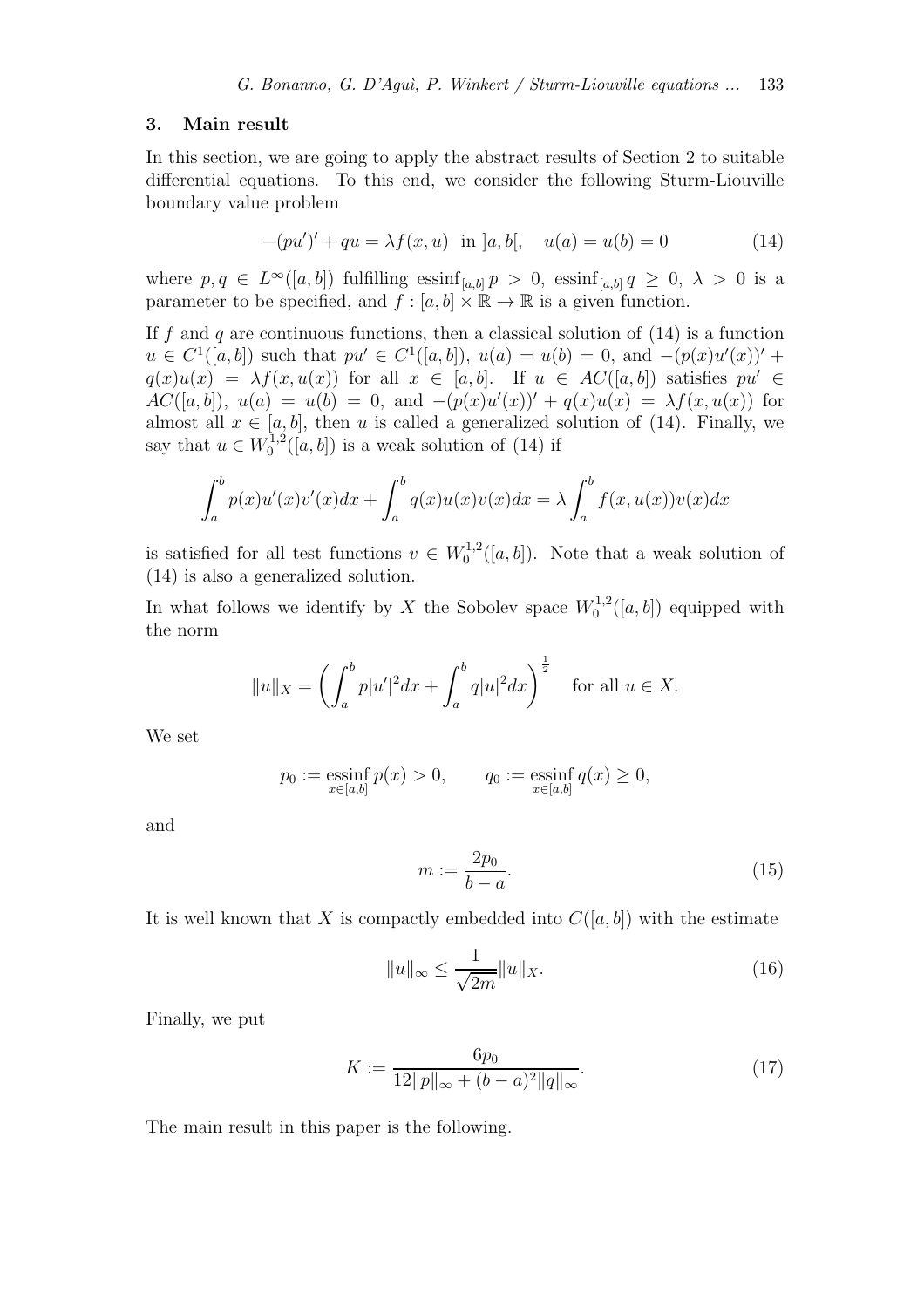**Theorem 3.1.** Let  $f : [a, b] \times \mathbb{R} \to \mathbb{R}$  be a function belonging to class  $H$ . Put  $F(x, s) := \int_0^s f(x, t)dt$  for all  $(x, s) \in [a, b] \times \mathbb{R}$  and suppose that

(H1) there exist two positive constants c, d with  $d < c$  such that

$$
F(x,s) \ge 0 \quad \text{for all } (x,s) \in [a,b] \times [0,d] \tag{18}
$$

and

$$
\frac{\int_{a}^{b} \max_{|s| \leq c} F(x, s) dx}{c^{2}} < K \frac{\int_{a + \frac{1}{4}(b - a)}^{b - \frac{1}{4}(b - a)} F(x, d) dx}{d^{2}}; \tag{19}
$$

.

(H2) there holds

$$
\lambda f^-(x,s) - q(x)s \le 0 \le \lambda f^+(x,s) - q(x)s \quad implies \quad \lambda f(x,s) - q(x)s = 0
$$

for a.a.  $x \in [a, b]$ , for all  $s \in D_f$  (see (13)), and for each  $\lambda \in \Lambda_{c,d}$ , where

$$
\Lambda_{c,d} := \left[ \frac{1}{K} \frac{md^2}{\int_{a+\frac{1}{4}(b-a)}^{b-\frac{1}{4}(b-a)} F(x,d)dx}, \frac{mc^2}{\int_a^b \max_{|s| \le c} F(x,s)dx} \right[
$$

Then, for each  $\lambda \in \Lambda_{c,d}$ , problem (14) admits at least one nontrivial weak solution  $u_{\lambda}$  such that  $|u_{\lambda}(x)| < c$  for all  $x \in [a, b]$ .

Proof. First, we put

$$
\Phi(u) := \frac{1}{2} ||u||_X^2, \qquad \Psi(u) := \int_a^b F(x, u) dx
$$

for all  $u \in X$ . It is clear that both  $\Phi$  and  $\Psi$  are locally Lipschitz on X.

Fixing  $\lambda \in \Lambda_{c,d}$ , we are going to prove that critical points of  $\Phi - \lambda \Psi$  are weak solutions of problem (14). For this purpose, let  $u_0 \in X$  be a critical point of  $\Phi - \lambda \Psi$ , that is

$$
(\Phi - \lambda \Psi)^{\circ} (u_0; v - u_0) \ge 0 \quad \text{for all } v \in X,
$$

which implies  $\Phi'(u_0)(w) + \lambda (-\Psi)^{\circ}(u_0; w) \ge 0$  for all  $w \in X$  (see (3)), that is

$$
-\left(\int_a^b p(x)u_0'(x)w'(x)dx + \int_a^b q(x)u_0(x)w(x)dx\right) \le \lambda \left(-\Psi\right)^{\circ}(u_0; w)
$$

for all  $w \in X$ . Defining

$$
T(w) := -\left(\int_a^b p(x)u'_0(x)w'(x)dx + \int_a^b q(x)u_0(x)w(x)dx\right) \quad \text{for all } w \in X
$$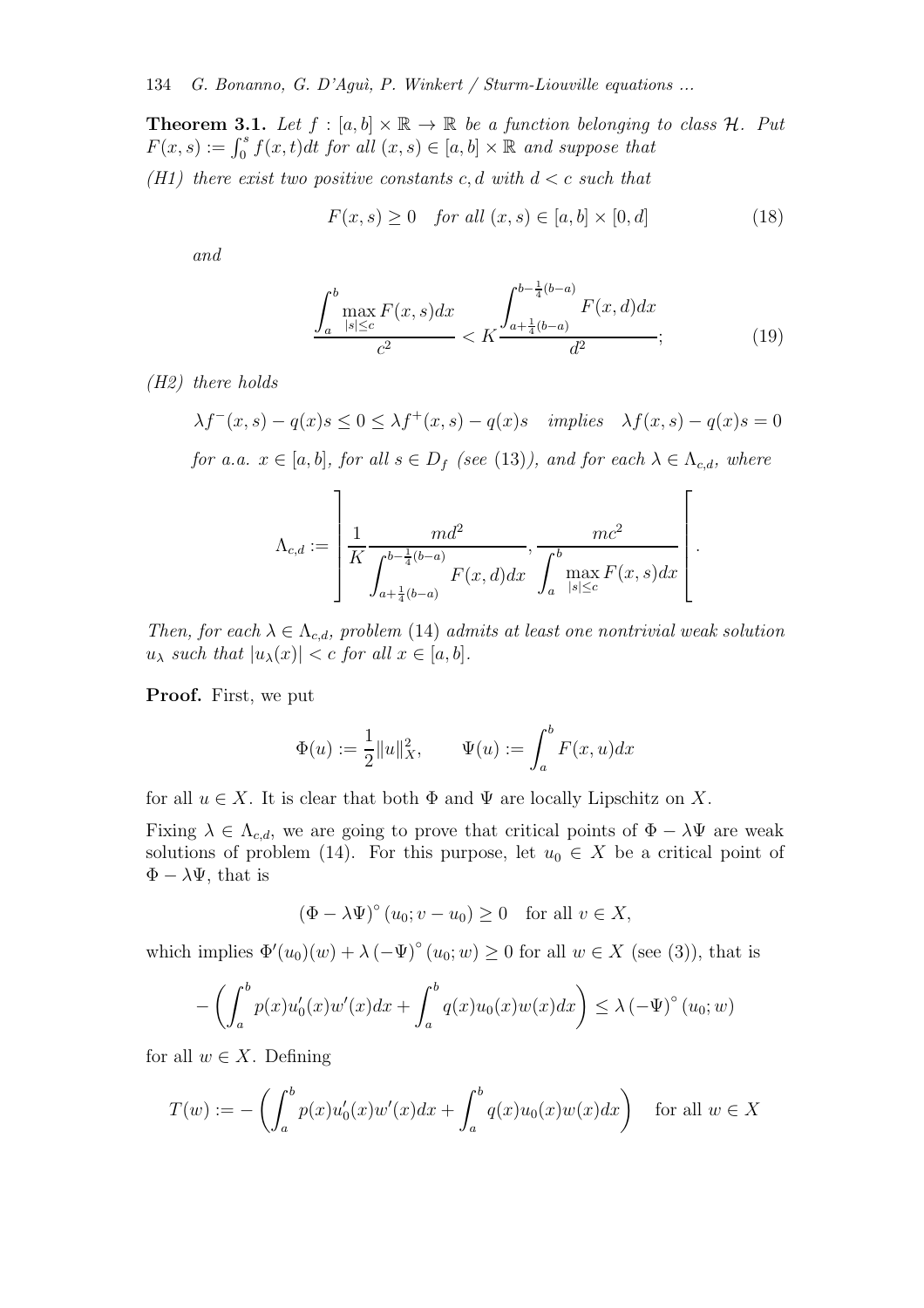we easily verify that T is a linear and continuous operator on X satisfying  $T \in$  $\lambda \partial (-\Psi)(u_0)$ . Note that  $\Psi$  is locally Lipschitz on  $L^2([a, b])$  and X is densely embedded into  $L^2([a, b])$ . Hence, by virtue of Theorem 2.2 of Chang [9], we have  $\partial(-\Psi)\big|_X(u_0) \subseteq \partial(-\Psi)\big|_{L^2([a,b])}(u_0)$  which implies that T is a linear and continuous operator on  $L^2([a, b])$ . Thus, we find an element  $\hat{w} \in L^2([a, b])$  such that

$$
T(w) = \int_a^b w(x)\hat{w}(x)dx \quad \text{for all } w \in L^2([a, b]).
$$

Let us now consider the auxiliary problem given by

$$
-(pu')' - qu = \hat{w} \quad \text{in } ]a, b[, \quad u(a) = u(b) = 0. \tag{20}
$$

It is known that problem (20) has a unique weak solution  $\hat{u} \in W^{2,2}([a, b]) \cap X$ (see, for example, Brezis [8, Chapter VIII.4, Example 2]), that is

$$
-\left(\int_a^b p(x)\hat{u}'(x)w'(x)dx + \int_a^b q(x)\hat{u}(x)w(x)dx\right) = \int_a^b \hat{w}(x)w(x)dx = T(w)
$$

for all  $w \in X$ . Since a linear continuous operator on X is uniquely determined by a function in  $X$  (see, for example, Kufner-John-Fučík [14, Theorem 5.9.3]) we have  $\hat{u} = u_0$  which gives  $u_0 \in W^{2,2}([a, b])$  and

$$
\int_a^b (p(x)u'_0(x))'w(x)dx - \int_a^b q(x)u_0(x)w(x)dx
$$
  
= 
$$
- \left( \int_a^b p(x)u'_0(x)w'(x)dx + \int_a^b q(x)u_0(x)w(x)dx \right)
$$
  

$$
\leq \lambda (-\Psi)^{\circ}(u_0; w) \text{ for all } w \in X.
$$

Then, owing to Theorem 2.1 of Chang [9], one gets

$$
(p(x)u_0'(x))' - q(x)u_0(x) \in [(-\lambda f)^{-}(x,(u_0(x)),(-\lambda f)^{+}(x,u_0(x))]
$$

for almost all  $x \in [a, b]$  which can be equivalently written as

$$
-(p(x)u'_0(x))' \in \left[\lambda f^-(x, u_0(x)) - q(x)u_0(x), \lambda f^+(x, u_0(x)) - q(x)u_0(x)\right]
$$

for almost all  $x \in [a, b]$ . Then, as  $f \in \mathcal{H}$ , it follows

$$
-(p(x)u_0'(x))' + q(x)u_0(x) = \lambda f(x, u_0(x)) \text{ for almost all } x \in u_0^{-1}(D_f).
$$
 (21)

Indeed, since  $m(D_f) = 0$ , due to De Giorgi-Buttazzo-Dal Maso [11], we obtain  $-(p(x)u_0'(x))' = 0$  for almost all  $x \in u_0^{-1}(D_f)$ . Now, from (21) and hypothesis (H2), we conclude that

$$
\lambda f(x, u_0(x)) - q(x)u_0(x) = 0 \quad \text{for almost all } x \in u_0^{-1}(D_f).
$$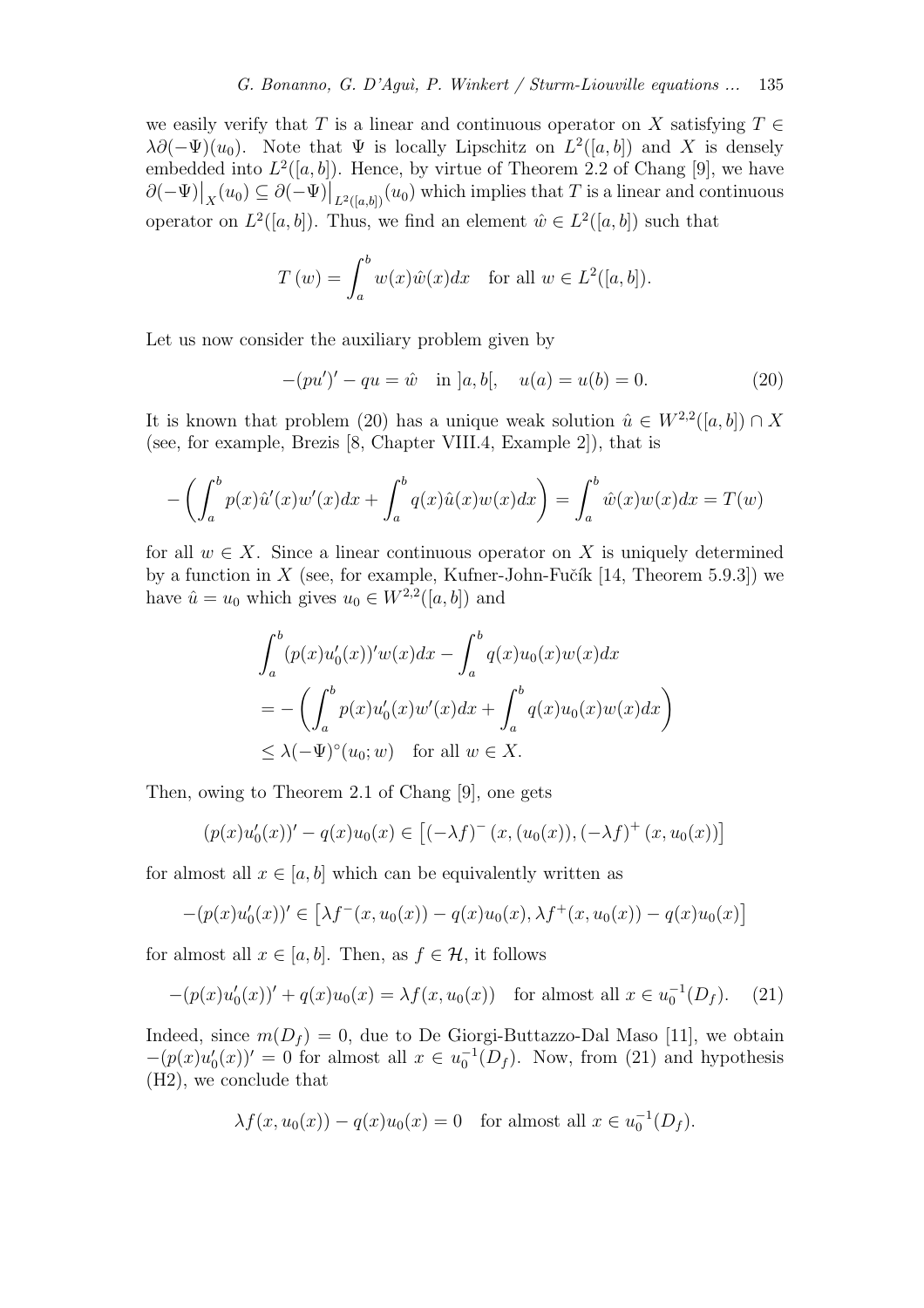136 G. Bonanno, G. D'Aguì, P. Winkert / Sturm-Liouville equations ...

Hence, (21) holds and therefore

$$
-(p(x)u'_0(x))' + q(x)u_0(x) = \lambda f(x, u_0(x)) \text{ for almost all } x \in [a, b],
$$

which ensures that a critical point of  $\Phi - \lambda \Psi$  is a weak solution of (14).

Our aim is now to apply Theorem 2.5. First we are going to prove that inequality (12) is satisfied. To this end, let  $r := mc^2$  and define

$$
\hat{u}(x) = \begin{cases}\n\frac{4d}{b-a}(x-a) & \text{if } x \in [a, a + \frac{1}{4}(b-a) \, [\,,\\
d & \text{if } x \in [a + \frac{1}{4}(b-a), b - \frac{1}{4}(b-a)]\,,\\
\frac{4d}{b-a}(b-x) & \text{if } x \in \, ]b - \frac{1}{4}(b-a), b]\n\end{cases}
$$

which belongs obviously to  $X$ . A simple calculation shows

$$
4d^2 \left( \frac{p_0}{b-a} + \frac{q_0}{12} (b-a) \right) \le \frac{1}{2} ||\hat{u}||_X^2 \le 4d^2 \left( \frac{||p||_{\infty}}{b-a} + \frac{||q||_{\infty}}{12} (b-a) \right).
$$
 (22)

Now, we claim that  $\frac{1}{\sqrt{2}}$  $\frac{1}{\overline{K}}d < c$ . Arguing by contradiction, we assume that

$$
c \le \frac{1}{\sqrt{K}}d.\tag{23}
$$

Since  $d < c$  and due to (23) along with (18) we derive

$$
\frac{\int_{a}^{b} \max_{|s| \leq c} F(x, s) dx}{c^{2}} \geq \frac{\int_{a}^{b} F(x, d) dx}{c^{2}} \geq \frac{\int_{a + \frac{1}{4}(b - a)}^{b - \frac{1}{4}(b - a)} F(x, d) dx}{c^{2}}
$$

$$
\geq \frac{\int_{a + \frac{1}{4}(b - a)}^{b - \frac{1}{4}(b - a)} F(x, d) dx}{\left(\frac{1}{\sqrt{K}} d\right)^{2}} = K \frac{\int_{a + \frac{1}{4}(b - a)}^{b - \frac{1}{4}(b - a)} F(x, d) dx}{d^{2}},
$$

which contradicts (19). Thus,  $\frac{1}{\sqrt{2}}$  $\frac{1}{K}d < c.$ This gives  $\frac{1}{K}d^2 < c^2$ , that is

$$
\frac{12\|p\|_{\infty} + (b-a)^2 \|q\|_{\infty}}{c} d^2 < c^2.
$$

 $6p<sub>0</sub>$ 

The last inequality can be rewritten as

$$
4\left(\frac{\|p\|_{\infty}}{b-a} + \frac{\|q\|_{\infty}}{12}(b-a)\right)d^2 < \frac{2p_0}{b-a}c^2
$$

which implies, due to (22) and the choice  $r = mc^2$  (see also (15)), that  $\Phi(\hat{u}) < r$ .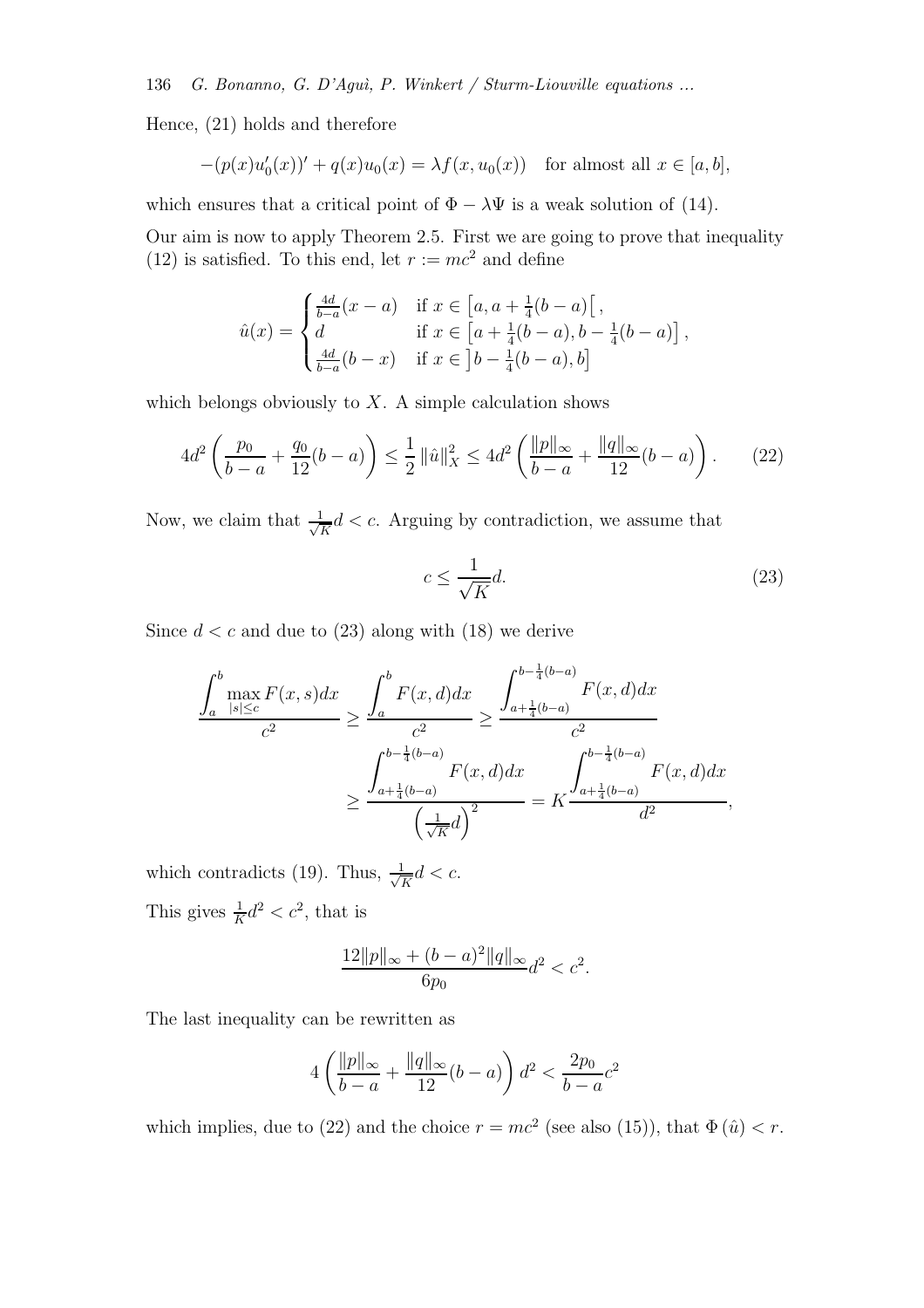Furthermore, owing to (16) and the representation  $r = mc^2$ , there holds

$$
\max_{x \in [a,b]} |u(x)| \le c \quad \text{for all } ||u||_X \le \sqrt{2r}.\tag{24}
$$

Then, we have

$$
\frac{\sup}{u \in \Phi^{-1}(|-\infty, r|)} \frac{\Psi(u)}{r} = \frac{\sup}{\|u\|_{X} \le \sqrt{2r}} \int_{a}^{b} F(x, u(x)) dx \le \frac{\int_{a}^{b} \max_{|s| \le c} F(x, s) dx}{mc^{2}}.
$$
 (25)

Moreover, by applying (18) and (22), we obtain

$$
\frac{\Psi\left(\hat{u}\right)}{\Psi\left(\hat{u}\right)} = \frac{\int_{a}^{b} F\left(x, \hat{u}(x)\right) dx}{\frac{1}{2} \left\|\hat{u}\right\|_{X}^{2}} \ge \frac{\int_{a + \frac{1}{4}(b-a)}^{b - \frac{1}{4}(b-a)} F\left(x, d\right) dx}{4d^{2} \left(\frac{\|p\|_{\infty}}{b-a} + \frac{\|q\|_{\infty}}{12}(b-a)\right)}
$$
\n
$$
= K \frac{\int_{a + \frac{1}{4}(b-a)}^{b - \frac{1}{4}(b-a)} F\left(x, d\right) dx}{m d^{2}}.
$$
\n(26)

Hence, due to  $(25)$  as well as  $(26)$  along with  $(19)$  we see that

$$
\frac{\sup}{r} \frac{\Psi(u)}{r} < \frac{\Psi(\hat{u})}{\Phi(\hat{u})} \quad \text{and} \quad \Lambda_{c,d} \subseteq \left[ \frac{\Phi(\hat{u})}{\Psi(\hat{u})}, \frac{r}{\sup} \frac{\Psi(u)}{\sup} \frac{\Psi(u)}{\Psi(u)} \right].
$$

Consequently, condition (12) in Theorem 2.5 is satisfied. We only have to show that  $\Phi - \lambda \Psi$  satisfies the  $(PS)^{[r]}$ -condition for all  $\lambda \in \Lambda^{r,\hat{u}}$ . To this end, let  $(u_n) \subseteq X$  be a sequence such that

- (a)  $(\Phi \lambda \Psi)(u_n)$  is bounded;<br>(b) there exists a sequence  $(\varepsilon_n)$
- (b) there exists a sequence  $(\varepsilon_n) \subset \mathbb{R}_+, \varepsilon_n \to 0^+$  such that

$$
(\Phi - \lambda \Psi)^{\circ} (u_n; v) \ge -\varepsilon_n \|v\|_X \quad \text{for all } v \in X;
$$

(c)  $\Phi(u_n) < r$  for all  $n \in \mathbb{N}$ .

From (c) we directly see that  $(u_n)$  is a bounded sequence in X. Therefore, we may assume that

$$
u_n \rightharpoonup u \text{ in } X \quad \text{and} \quad u_n \to u \text{ in } L^2([a, b]) \tag{27}
$$

because of the compact embedding  $X \hookrightarrow L^2([a, b])$ . Taking  $v = u - u_n$  in (b), it gives

$$
\Phi'(u_n)(u - u_n) + \lambda \left(-\Psi\right)^{\circ}(u_n; u - u_n) \geq -\varepsilon_n \|u - u_n\|_X. \tag{28}
$$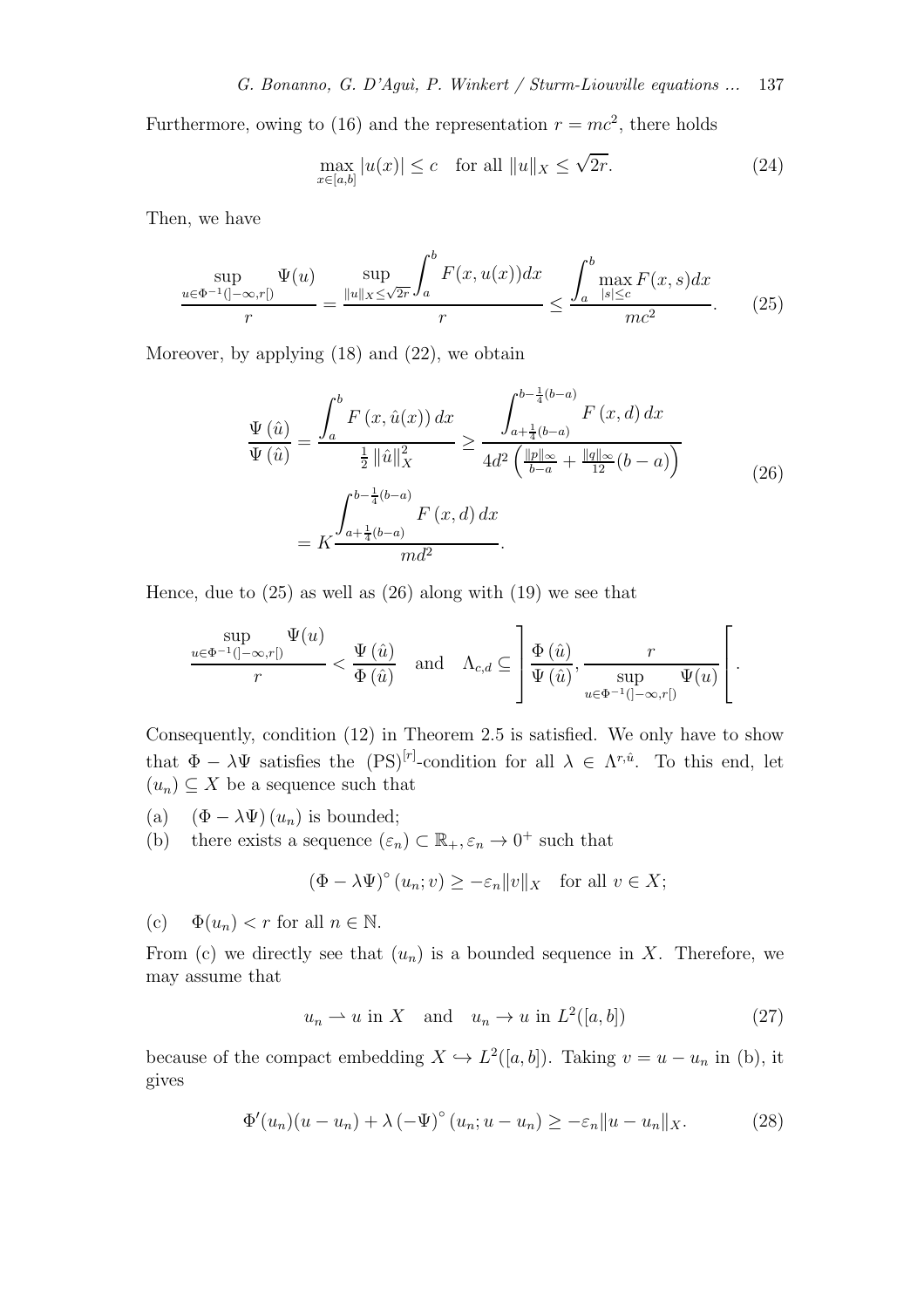By virtue of Young's inequality, we obtain

$$
\Phi'(u_n)(u - u_n)
$$
\n
$$
= \int_a^b p(x)u'_n(x) (u'(x) - u'_n(x)) dx + \int_a^b q(x)u_n(x) (u(x) - u_n(x)) dx
$$
\n
$$
\leq \frac{1}{2} \left( \int_a^b [p(x)|u'_n(x)|^2 + q(x)|u_n(x)|^2 + p(x)|u'(x)|^2 + q(x)|u(x)|^2 \right) dx \right) - ||u_n||_X^2
$$
\n
$$
= \frac{1}{2} ||u_n||_X^2 + \frac{1}{2} ||u||_X^2 - ||u_n||_X^2 = \frac{1}{2} ||u||_X^2 - \frac{1}{2} ||u_n||_X^2.
$$

Applying the last inequality to (28), one has

$$
-\varepsilon_n \|u - u_n\|_X + \frac{1}{2} \|u_n\|_X^2 \le \frac{1}{2} \|u\|_X^2 + \lambda \left(-\Psi\right)^\circ (u_n; u - u_n). \tag{29}
$$

Note that  $\Psi$  is well-defined and locally Lipschitz on  $L^2([a, b])$ . Since we have  $\left(-\Psi\big|_X\right)^{\circ}(u;v) \leq (-\Psi)^{\circ}\big|_X(u;v)$  for all  $u, v \in X$  (see Chang [9, Proof of Theorem 2.2, p.111], the upper semicontinuity of  $(-\Psi)^{\circ}$  in the strong topology of  $L^2([a, b]) \times L^2([a, b])$  (see, Clarke [10, Proposition 2.1.1]) implies that

$$
\limsup_{n \to \infty} \left(-\Psi\right)^{\circ} \left(u_n; u - u_n\right) \le 0. \tag{30}
$$

Passing to the upper limit and using (30), inequality (29) becomes

$$
\limsup_{n \to \infty} \|u_n\|_X \le \|u\|_X. \tag{31}
$$

Since X is uniformly convex and due to (27) and (31), we have  $u_n \to u$  in X (see, Brezis [8, Proposition III.30]). Hence, the functional  $\Phi - \lambda \Psi$  fulfills the  $(PS)^{[r]}$ condition. Therefore, the assumptions of Theorem 2.5 are satisfied which implies the existence of a critical point  $u_{\lambda} \in X$  of  $\Phi - \lambda \Psi$ . As shown in the beginning of this proof, we know that a critical point of  $\Phi - \lambda \Psi$  is a weak solution of (14) as well. In addition, Theorem 2.5 implies that  $u_{\lambda} \in \Phi^{-1}(]0, r[)$  which ensures that  $u_{\lambda}$  is nontrivial due to the choice of  $\Phi$ , that is,  $0 < ||u_{\lambda}||_X < \sqrt{2mc}$ . On the other side (16) gives  $|u_\lambda(x)| \leq \frac{1}{\sqrt{2}}$  $\frac{1}{2m}||u_\lambda||_X$ . This proves the assertion from the theorem.

Remark 3.2. We observe that Theorem 3.1 and its consequences can be applied to study problems with a complete Sturm-Liouville equation. To be precise, given the problem

$$
-(pu')' + ru' + qu = \lambda f(x, u) \quad \text{in } ]a, b[, \quad u(a) = u(b) = 0,\tag{32}
$$

where  $p, r, q \in L^{\infty}([a, b])$  fulfilling  $\operatorname{essinf}_{[a, b]} p > 0$  and  $\operatorname{essinf}_{[a, b]} q \geq 0$ , we can apply Theorem 3.1 arguing exactly as in [5, Section 4]. Indeed, called R a primitive of  $\frac{r}{p}$ , it is enough to observe that the generalized solutions of the problem

$$
-(e^{-R}pu')' + e^{-R}qu = \lambda e^{-R}f(x, u) \text{ in } ]a, b[,
$$
  

$$
u(a) = u(b) = 0
$$

are generalized solutions of the problem (32).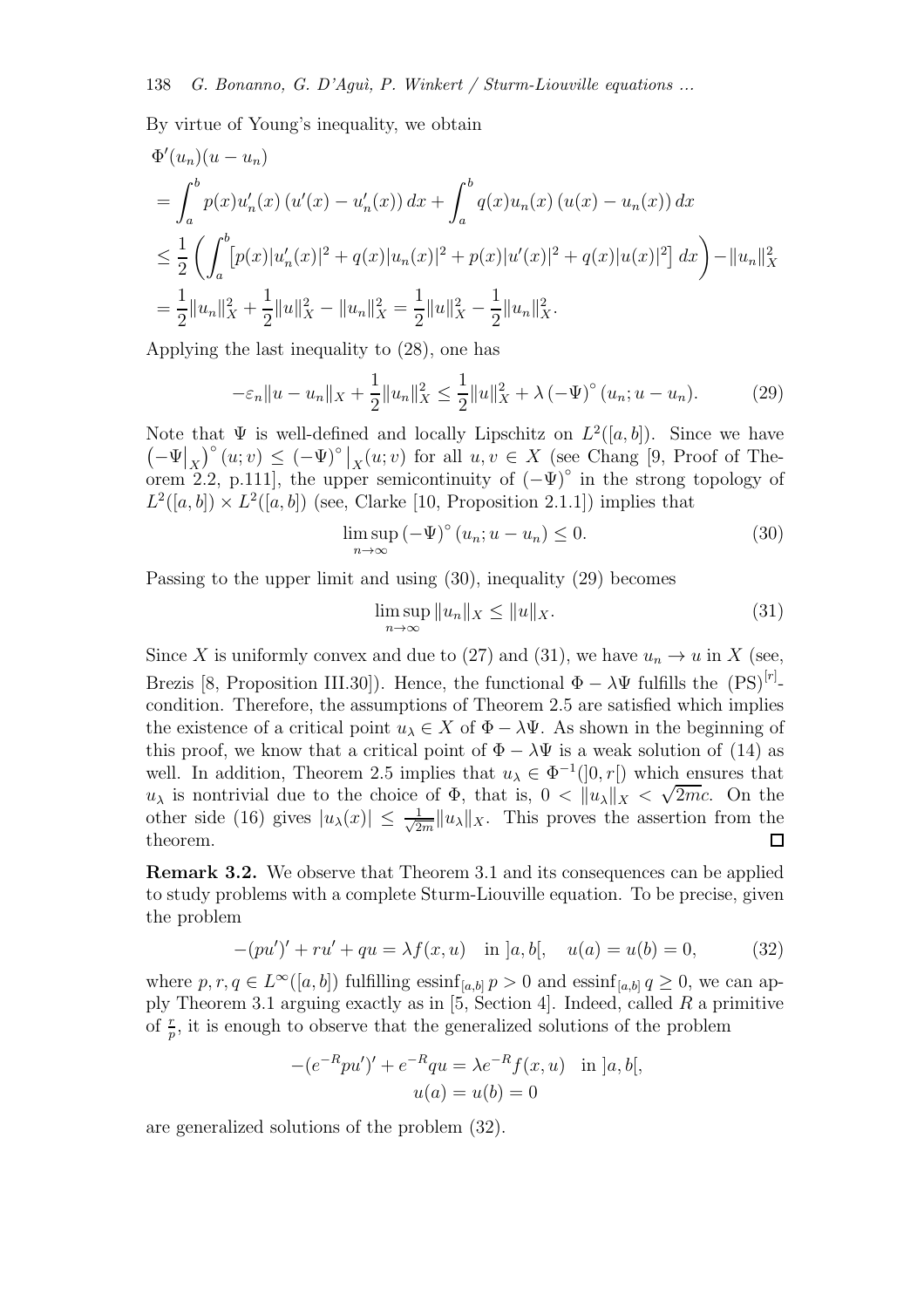**Remark 3.3.** Note that if f is independent of x the hypothesis (H1) of Theorem 3.1 becomes

(H1') there exist two positive constants c, d with  $d < c$  such that

$$
F(s) \ge 0 \quad \text{for all } s \in [0, d] \tag{33}
$$

and

$$
\frac{\max_{|s| \le c} F(s)}{c^2} < \frac{K}{2} \frac{F(d)}{d^2}.\tag{34}
$$

The interval is then

$$
\Lambda_{c,d} := \left[ \frac{2}{K} \frac{m}{b-a} \frac{d^2}{F(d)}, \frac{m}{b-a} \frac{c^2}{\max\limits_{|s| \le c} F(s)} \right].
$$

We also mention that if  $f : \mathbb{R} \to \mathbb{R}$  is a locally essentially bounded and almost everywhere continuous function, then it belongs to the class  $H$ .

A direct consequence of Theorem 3.1 is the following result.

**Corollary 3.4.** Let  $f : \mathbb{R} \to \mathbb{R}$  be a function that is locally essentially bounded and almost everywhere continuous. Put  $F(s) := \int_0^s f(t)dt$  and suppose that (H1') and

(K2) for each  $\hat{s} \in D_f$  there exists a neighborhood U of  $\hat{s}$  such that

$$
\inf_{U} f > \frac{p_0 K}{m^2} \frac{F(d)}{d^2} \max\{||q||_{\infty} \hat{s}, q_0 \hat{s}\};
$$

are satisfied. Then, for each  $\lambda \in \Lambda_{c,d}$ , problem (14) admits at least one nontrivial weak solution  $u_{\lambda}$  such that  $|u_{\lambda}(x)| < c$  for all  $x \in [a, b]$ .

**Proof.** Our aim is to apply Theorem 3.1. Note that f belongs to the class  $\mathcal{H}$ and since f is independent of x, hypothesis  $(H1)$  of Theorem 3.1 is fulfilled (see Remark 3.3).

In order to prove (H2) of Theorem 3.1, let  $\hat{s} > 0$ . By virtue of hypothesis (K2) it follows

$$
f(s) - \frac{p_0 K}{m^2} \frac{F(d)}{d^2} \|q\|_{\infty} \hat{s} \ge \inf_{U} f - \frac{p_0 K}{m^2} \frac{F(d)}{d^2} \|q\|_{\infty} \hat{s} =: h > 0 \quad \text{for all } s \in U,
$$

which implies

$$
\frac{2m}{(b-a)K} \frac{d^2}{F(d)} f(s) - \|q\|_{\infty} \hat{s} \ge h \frac{2m}{(b-a)K} \frac{d^2}{F(d)} \quad \text{for all } s \in U.
$$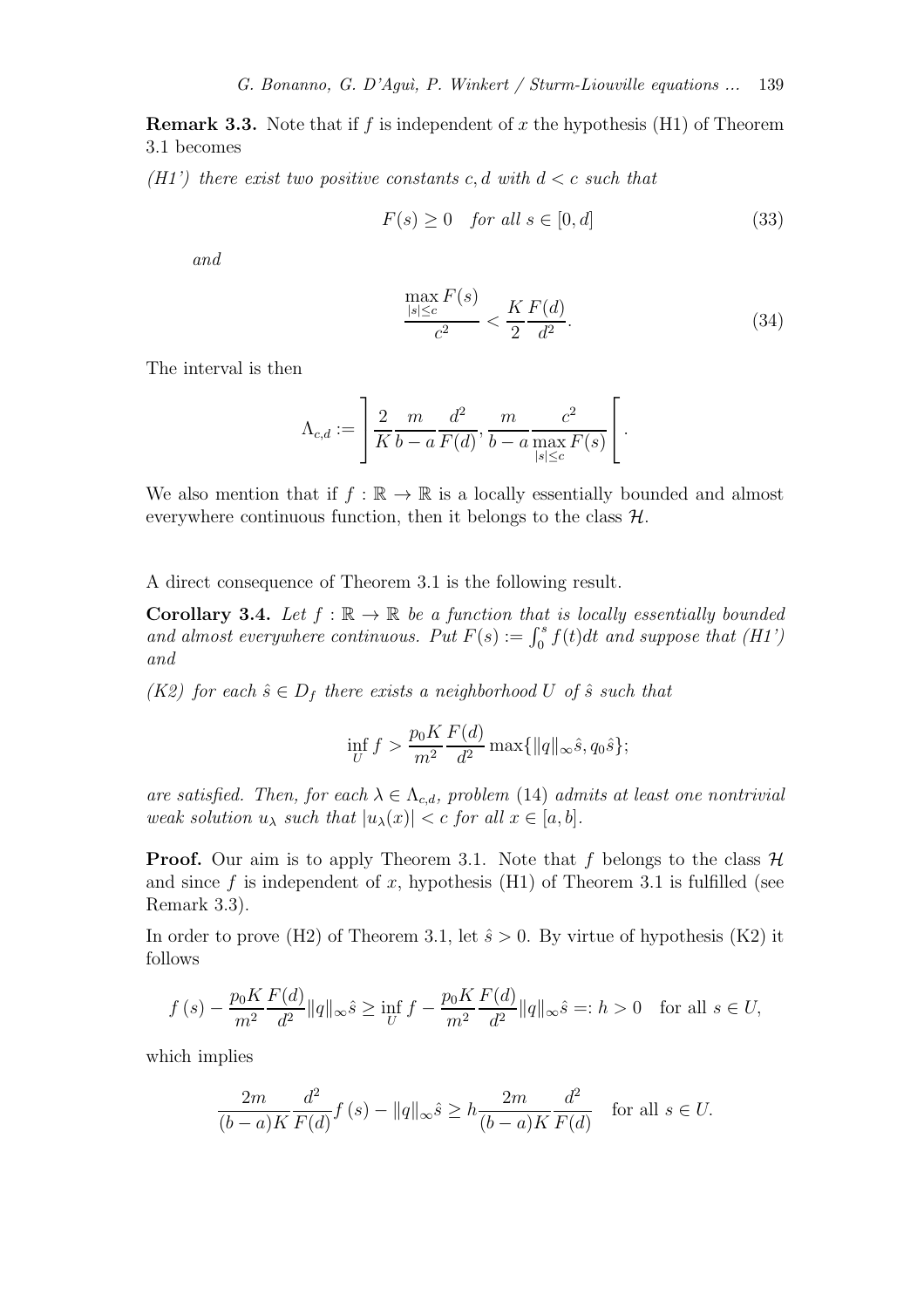140 G. Bonanno, G. D'Aquì, P. Winkert / Sturm-Liouville equations ...

Therefore,

$$
\lambda f(s) - q(x)\hat{s} \ge h \frac{2m}{(b-a)K} \frac{d^2}{F(d)} \quad \text{for all } \lambda > \frac{2m}{(b-a)K} \frac{d^2}{F(d)},
$$

for all  $s \in U$ , and for a.a.  $x \in [a, b]$ . This gives

$$
\lambda f^{-}(\hat{s}) - q(x)\hat{s} > 0
$$
 for a.a.  $x \in [a, b]$  and for all  $\lambda > \frac{2m}{(b-a)K} \frac{d^2}{F(d)}$ .

The same can be done assuming  $\hat{s} \leq 0$  by arguing with  $q_0$  instead of  $||q||_{\infty}$ . Hence, (H2) of Theorem 3.1 is fulfilled which implies the existence of a nontrivial weak solution  $u_{\lambda}$  of (14) having the required properties.  $\Box$ 

Based on the strong maximum principle, we have the following special case of our result.

**Corollary 3.5.** If  $f : \mathbb{R} \to \mathbb{R}$  is locally essentially bounded, almost everywhere continuous and nonnegative, satisfying

 $(K1)$  lim  $s\rightarrow 0^+$  $f(s)$  $\frac{S}{s} = +\infty$ , and

(K2') for all  $s \in D_f$  such that  $f^-(s) = 0$  one has  $f(s) = 0$ .

Then, for each  $c > 0$ , there exists  $\lambda_c^* = \frac{c^2}{F(c)}$  $\frac{c^2}{F(c)}$  such that, for each  $\lambda \in ]0, \lambda_c^*[,$ problem (2) admits at least one positive weak solution  $u_{\lambda}$  such that  $|u_{\lambda}(x)| < c$ for all  $x \in [a, b]$ .

**Proof.** Owing to (K1), we see that we can find  $\delta > 0$  such that  $f(t) > 0$  for all  $t \in ]0, \delta[$ . Thus,  $\frac{c^2}{F(c)} > 0$  for all  $c \in ]0, \delta[$  and  $\lambda_c^* > 0$ . Fixing  $\lambda \in ]0, \lambda_c^*]$  implies the existence of  $c \in ]0, \delta[$  such that

$$
\frac{1}{\lambda} > \frac{F(c)}{c^2}.\tag{35}
$$

On the other hand, thanks again to (K1), we have

$$
\lim_{s \to 0^+} \frac{F(s)}{s^2} = +\infty.
$$

Then we find a number  $d > 0$  such that  $d < c$  and

$$
\frac{K}{2}\frac{F(d)}{d^2} > \frac{1}{\lambda}.\tag{36}
$$

Combining (35) and (36) yields

$$
\frac{F(c)}{c^2} < \frac{K}{2} \frac{F(d)}{d^2}
$$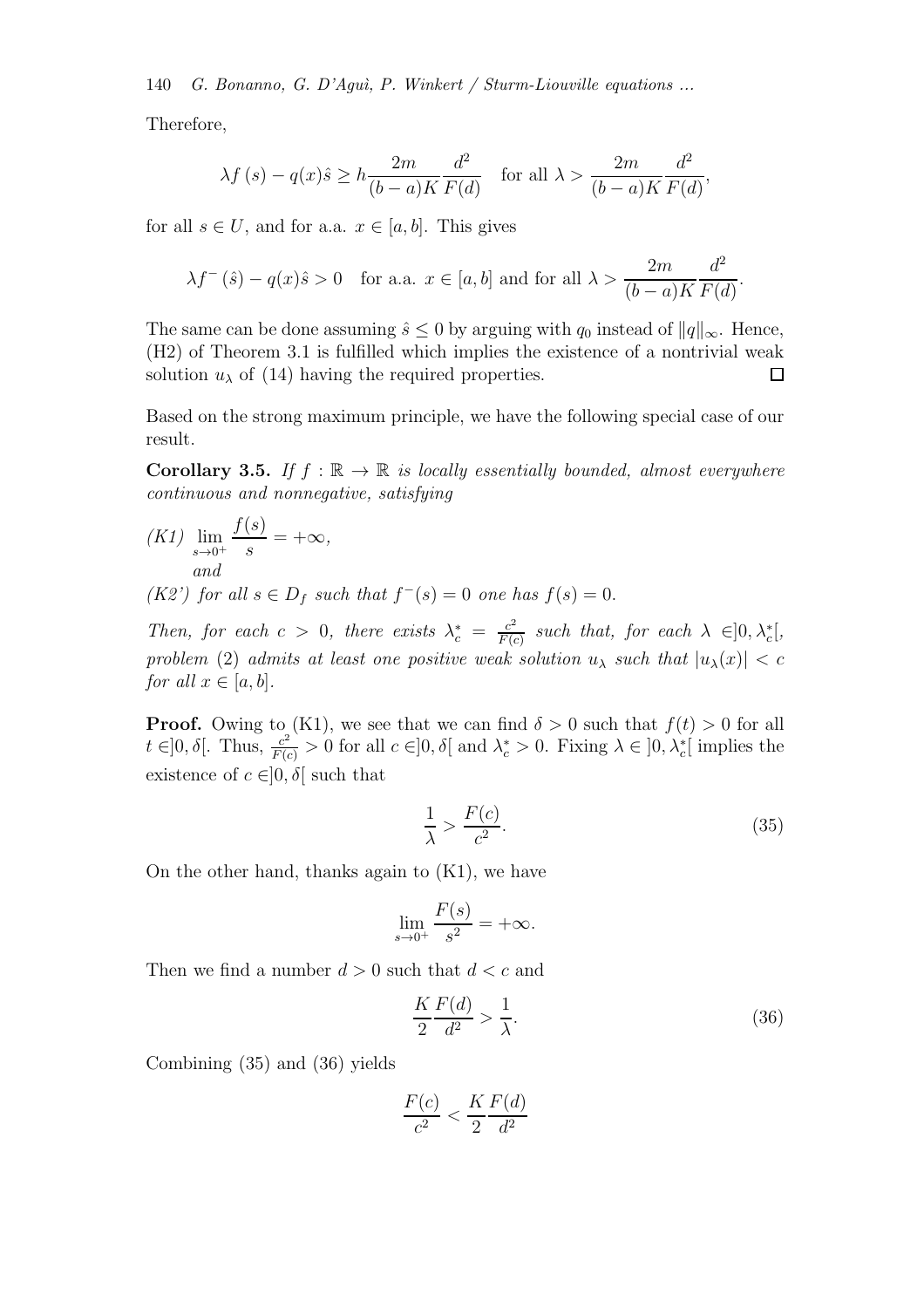with  $d < c$ . Hence, taking the nonnegativity of f into account, assumption (H1') is satisfied (see Remark 3.3). Moreover, as a simple computation shows,  $(K2)$ ) implies (H2).

As the assumptions of Theorem 3.1 are satisfied, we obtain the existence of a nontrivial weak solution  $u_\lambda$  of (2) satisfying  $|u_\lambda(x)| < c$  for all  $x \in [a, b]$ . Taking  $v = u^- = \max(-u, 0) \in W_0^{1,2}$  $\int_0^{1,2}([a, b])$  as test function in the weak formulation of (14) gives  $u \geq 0$  since f is positive on R. Moreover, we have

$$
u''(x) - [-\lambda f(u(x))] = 0 \quad \text{in } ]a, b[.
$$
 (37)

Owing to  $(37)$  and due to the nonnegativity of f we see that the assumptions of Pucci-Serrin [20, Theorem 11.1] are satisfied. This gives  $u \equiv 0$  in [a, b] or  $u > 0$  in  $[a, b]$ . Since u is nontrivial it cannot be identically zero. Hence,  $u > 0$  in  $[a, b]$ .  $\square$ 

Remark 3.6. Theorem 1.1 is a special case of Corollary 3.5. Indeed, since  $\inf_{\mathbb{R}} f > 0$ , there holds

$$
\frac{f(s)}{s} \ge \frac{\inf_{s \in \mathbb{R}} f(s)}{s} \to +\infty \quad \text{as } s \to 0^+.
$$

Therefore, (K1) is satisfied. Finally, because of  $\inf_{\mathbb{R}} f > 0$  it is easy to see that (K2') is fulfilled as well.

Let us give some examples of functions satisfying the assumptions of Corollary 3.5.

**Example 3.7.** Let  $f : \mathbb{R} \to \mathbb{R}$  be given by

$$
f(x) = \begin{cases} 1 & \text{if } x \in C, \\ 2 & \text{if } x \notin C, \end{cases}
$$

where  $C$  is the Cantor set. One easily verifies that  $f$  is continuous in every  $x \notin C$  and since the Lebesgue measure of C is zero we conclude that f is almost everywhere continuous. Of course, Corollary 3.5 is satisfied. We note that in this case the set of discontinuity points of  $f$  is uncountable.

**Example 3.8.** Given  $f : \mathbb{R} \to \mathbb{R}$  defined by

$$
f(x) = \begin{cases} |x|^{\frac{1}{2}} & \text{if } x < 1, \\ e^x & \text{if } x \ge 1, \end{cases}
$$

it is easy to see that the hypotheses of Corollary 3.5 are fulfilled.

## Acknowledgements

The first two authors have been partially supported by the Gruppo Nazionale per l'Analisi Matematica, la Probabilit`a e le loro Applicazioni (GNAMPA) of the Istituto Nazionale di Alta Matematica (INdAM) – project "Problemi differenziali non lineari con crescita non standard". Finally, the authors wish to thank the anonymous referee for his/her corrections and remarks that improved the paper considerably.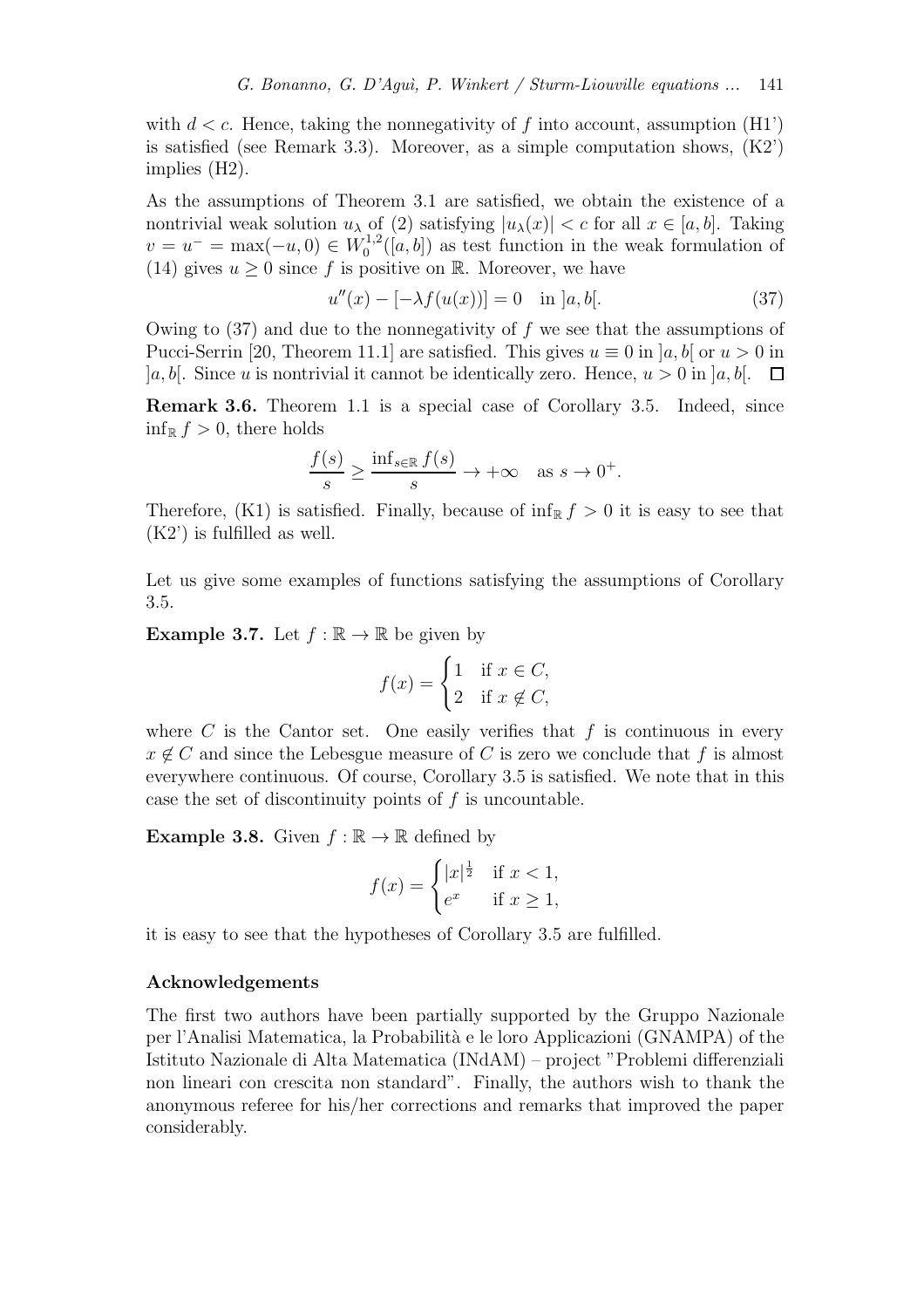#### References

- [1] G. A. Afrouzi, S. Heidarkhani, Three solutions for a quasilinear boundary value problem, Nonlinear Anal. 69 (2008), no. 10, 3330–3336.
- [2] G. Bonanno, A critical point theorem via the Ekeland variational principle, Nonlinear Anal. 75 (2012), no. 5, 2992–3007.
- [3] G. Bonanno, S. M. Buccellato, Two point boundary value problems for the Sturm-Liouville equation with highly discontinuous nonlinearities, Taiwanese J. Math. 14 (2010), no. 5, 2059–2072.
- [4] G. Bonanno, P. Candito, Non-differentiable functionals and applications to elliptic problems with discontinuous nonlinearities, J. Differential Equations 244 (2008), no. 12, 3031–3059.
- [5] G. Bonanno, G. D'Aguì, A Neumann boundary value problem for the Sturm-Liouville equation, Appl. Math. Comput. 208 (2009), no. 2, 318–327.
- [6] G. Bonanno, A. Sciammetta, An existence result of one nontrivial solution for two point boundary value problems, Bull. Aust. Math. Soc. 84 (2011), no. 2, 288–299.
- [7] G. Bonanno, P. Winkert, Multiplicity results to a class of variationalhemivariational inequalities, Topol. Methods Nonlinear Anal. 43 (2014), no. 2, 493–516.
- [8] H. Brezis, "Analyse fonctionnelle", Masson, Paris, 1983.
- [9] K. C. Chang, Variational methods for nondifferentiable functionals and their applications to partial differential equations, J. Math. Anal. Appl. 80 (1981), 102–129.
- [10] F. H. Clarke, "Optimization and Nonsmooth Analysis", Classics in Applied Mathematics, vol. 5, SIAM, Philadelphia, 1990.
- [11] E. De Giorgi, G. Buttazzo, G. Dal Maso, On the lower semicontinuity of certain integral functionals, Atti Accad. Naz. Lincei Rend. Cl. Sci. Fis. Mat. Natur. (8) 74 (1983), no. 5, 274–282.
- [12] X. He, W. Ge, Existence of three solutions for a quasilinear two-point boundary value problem, Comput. Math. Appl. 45 (2003), no. 4-5, 765–769.
- [13] J. Henderson, H. B. Thompson, Existence of multiple solutions for second order boundary value problems, J. Differential Equations 166 (2000), no. 2, 443–454.
- [14] A. Kufner, O. John, S. Fučík, "Function spaces", Noordhoff International Publishing, Leyden; Academia, Prague, 1977.
- [15] S. A. Marano, D. Motreanu, On a three critical points theorem for nondifferentiable functions and applications to nonlinear boundary value problems, Nonlinear Anal. 48 (2002), 37–52.
- [16] S. A. Marano, D. Motreanu, *Infinitely many critical points of non-differentiable* functions and applications to a Neumann type problem involving the p-Laplacian, J. Differential Equations 182 (2002), 108–120.
- [17] D. Motreanu, P. D. Panagiotopoulos, "Minimax Theorems and Qualitative Properties of the Solutions of Hemivariational Inequalities," Nonconvex Optimization Applications, vol. 29, Kluwer, Dordrecht, 1998.